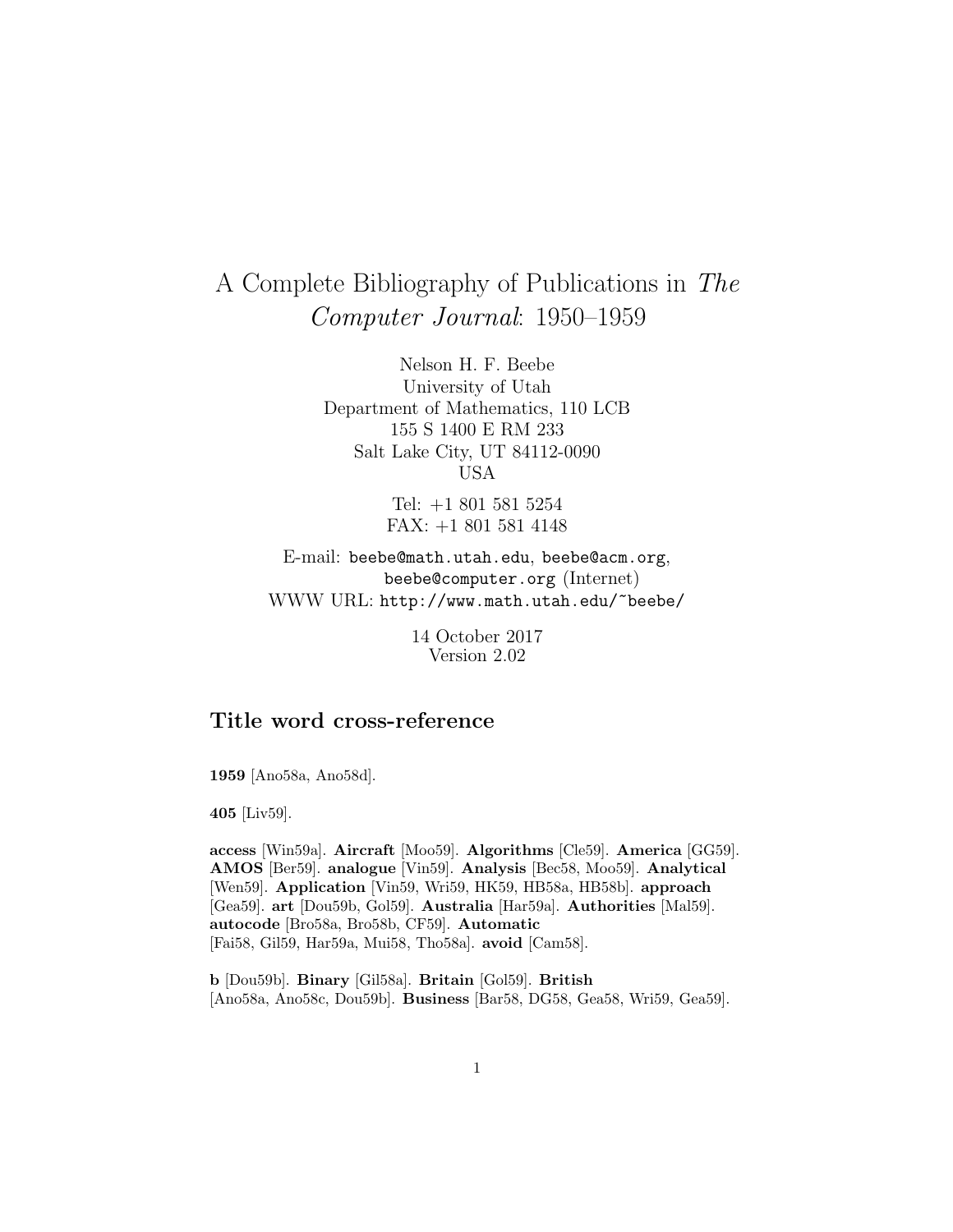**Calculation** [Wil58c, Wil58b]. **Carlo** [Mus59]. **certain** [Wil59]. **chemical** [Gal59]. **Class** [Wen59]. **Codiagonal** [Wil58c]. **coding** [Ber59]. **coefficients** [O'B59c]. **combination** [Vin59]. **Commerce** [Dou58a, Dou58b, Dou58c, Dou59a]. **commercial** [Cut59, Gol59]. **Complex** [Str59]. **Computer** [Ano58a, Ano58c, Bar58, Bec58, Dou59a, Dou59c, Loo59, Moo59, Wil58a, Win59b, Wri59, The59, BB59, Bro58b, Bry59, Cut59, FdVR58, Gil58c, Gil58d, HK59, HB58a, HB58b, Win59a, YR58]. **Computers** [Ano58b, Dou58c, Dou58a, Dou58b, Gal59, Gol59, GG59, Mar58, Tak59, Vin59, Bro58a, Dou59b]. **Computing** [Har59a]. **Conference** [Ano58a, Ano58c, Ano58d, Har59a]. **congruence** [Tho58b]. **conjectures** [Cut59]. **constant** [O'B59c]. **continuous** [BM59]. **control** [Bry59, Dou58c, Dou59a, HK59]. **Correspondence** [BH59, Fai59, JD59, O'B59a, Ven58]. **Current** [Gil59].

**Data** [Har59a, Mal59, Dou59c, Hun59]. **data-processing** [Hun59]. **Decade** [Wil58a]. **decomposition** [O'B59c]. **design** [HB58a, HB58b]. **DEUCE** [BB59, Rob59]. **developed** [Bro58a]. **Development** [Tak59, Wil58a, The59]. **differential** [Mar58, O'B59c, Whe59]. **Digital** [Bec58, Moo59, Win59b, Wri59, Gil58c, Gil58d, Mar58, Tak59, Vin59].

**economic** [Gal59]. **Eigenvectors** [Wil58c, Wil58b]. **electron** [Vin59]. **Electronic** [GG59, YR58]. **Elliott** [Liv59]. **empirical** [All59]. **engineering** [Bry59]. **equations** [Mar58, O'B59c, Whe59, Wil59]. **establishment** [Bry59]. **Evaluation** [Wat59]. **experience** [YR58]. **experiences** [Gri59, Liv59]. **Extraction** [Gow58].

**facilities** [Bro58b]. **factory** [Bry59]. **Ferranti** [FdVR58, Gri59, Hun59]. **films** [Liv59]. **First** [Ano58c, Bar58, O'B59c]. **Forecasting** [Mui58]. **Forecasts** [Gea58]. **Form** [Gil58a]. **Formula** [Cle59]. **Foundations** [Gea58]. **Four** [Tho58a, YR58]. **Fractions** [How59]. **functions** [All59]. **Further** [Bro58b]. **future** [Cut59].

**Generating** [BM59, Tho58b]. **Gray** [O'B59a, O'B59b]. **Gros** [O'B59a, O'B59b].

**Harmonic** [Bec58]. **HEC** [Woo59]. **Helicopter** [Har59b]. **high** [Mar58]. **Horner** [Gil58a].

**industry** [Gal59]. **influence** [Win59a]. **Information** [Ano58d, Fai58]. **input** [FdVR58]. **integrated** [Cut59]. **integrating** [Mar58, Whe59]. **Intercode** [Ber59]. **Interlingual** [Ric58]. **International** [Ano58d]. **interpretive** [Rob59]. **introduction** [Bry59]. **Iterative** [Gow58, Wen59].

**Japanese** [Tak59]. **June** [Ano58a, Ano58d, Gol59].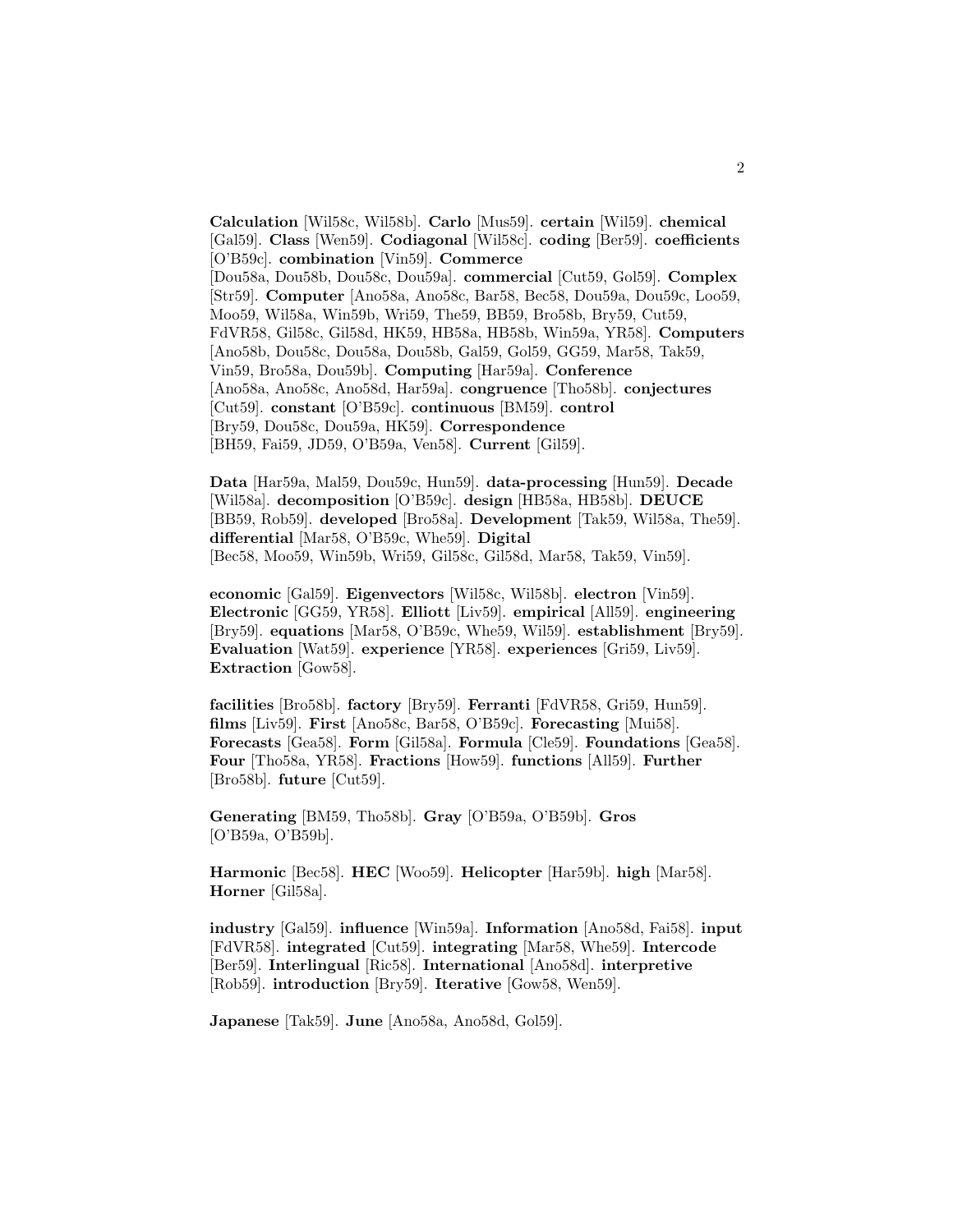**Kutta** [Mar58, Whe59].

**Lanczos** [Wil58b]. **large** [Cut59, Wil59]. **large-scale** [Cut59]. **light** [Bry59]. **linear** [O'B59c]. **Loading** [Sha58]. **Local** [Mal59].

**Machine** [Ric58]. **magnetic** [Gri59, Liv59]. **management** [Dou59a, GG59]. **Manchester** [Bro58a, Bro58b]. **Mathematics** [DG58]. **Matrices** [Wil58c, Win59b]. **matrix** [Wil59]. **Melting** [ND59]. **Mercury** [Bro58b, FdVR58]. **Merging** [JD59, Win59a]. **Method** [Gil58a, Gow58, Wil58b, All59, Tho58b, Whe59]. **methods** [Mar58, Wil59]. **Model** [Sha58]. **modified** [Tho58b]. **Monte** [Mus59]. **multi** [All59, O'B59c]. **multi-order** [O'B59c]. **multi-variable** [All59].

**National** [Liv59]. **National-Elliott** [Liv59]. **next** [Cut59]. **Non** [Wen59]. **Non-Analytical** [Wen59]. **Note** [Gow58, O'B59c, Pag58, Wat59, Whe59]. **Number** [Str59]. **numbers** [Tho58b].

**off** [Pag58]. **Office** [Tho58a]. **Operations** [ND59]. **order** [O'B59c]. **ordinary** [Whe59].

**Parallel** [Gil58b]. **Paris** [Ano58d]. **Pegasus** [CF59, Gri59, Wil59]. **Perseus** [Hun59]. **petroleum** [Gal59]. **planning** [Gal59, Mus59]. **Plant** [Ano58b]. **Practice** [Gil59]. **Principles** [Bel58, Fai59, Ven58]. **problem** [Mus59]. **Problems** [Mal59, Gil58c, Gil58d]. **Process** [Ano58b]. **Processes** [Wen59, BM59, Win59a]. **Processing** [Ano58d, Har59a, Mal59, Hun59]. **production** [Bry59, HK59, Mus59]. **programmers** [Gea59]. **Programming** [Gil58b, Gil59, How59]. **programs** [Bro58a, Rob59, Woo59]. **pseudo** [Tho58b]. **pseudo-random** [Tho58b].

**railway** [Gil58c, Gil58d]. **random** [Tho58b]. **Rational** [How59]. **Recorded** [Fai58]. **Recording** [Dou59c, Dou58c]. **reduction** [All59]. **Reference** [Dou59c]. **research** [YR58]. **Retrieval** [Fai58]. **Root** [Gow58, Str59]. **Round** [Pag58]. **Round-off** [Pag58]. **Route** [Moo59]. **routine** [BB59, FdVR58]. **Runge** [Mar58, Whe59].

**Sales** [Mui58]. **scale** [Cut59]. **scheme** [Ber59]. **Second** [Wil58a]. **selection** [Gea59]. **separation** [BM59]. **Series** [Wat59]. **sets** [Wil59]. **Shop** [ND59, Sha58]. **simplified** [Ber59]. **Simulation** [Har59b, ND59, Mus59]. **Society** [Ano58a, Ano58c]. **Solution** [Wil59, Gil58c, Gil58d]. **Some** [Har59b, Cut59]. **Sorting** [Bel58, Fai59, JD59, Ven58]. **speed** [Mar58]. **Square** [Str59]. **state** [Dou59b, Gol59]. **States** [GG59]. **Statistical** [Gea58]. **statistics** [YR58]. **stock** [Dou58c]. **storage** [Win59a]. **strategies** [BM59]. **Studies** [Har59b]. **study** [HK59]. **Symposium** [Gea59, Gri59, Liv59]. **system** [Bry59, Hun59].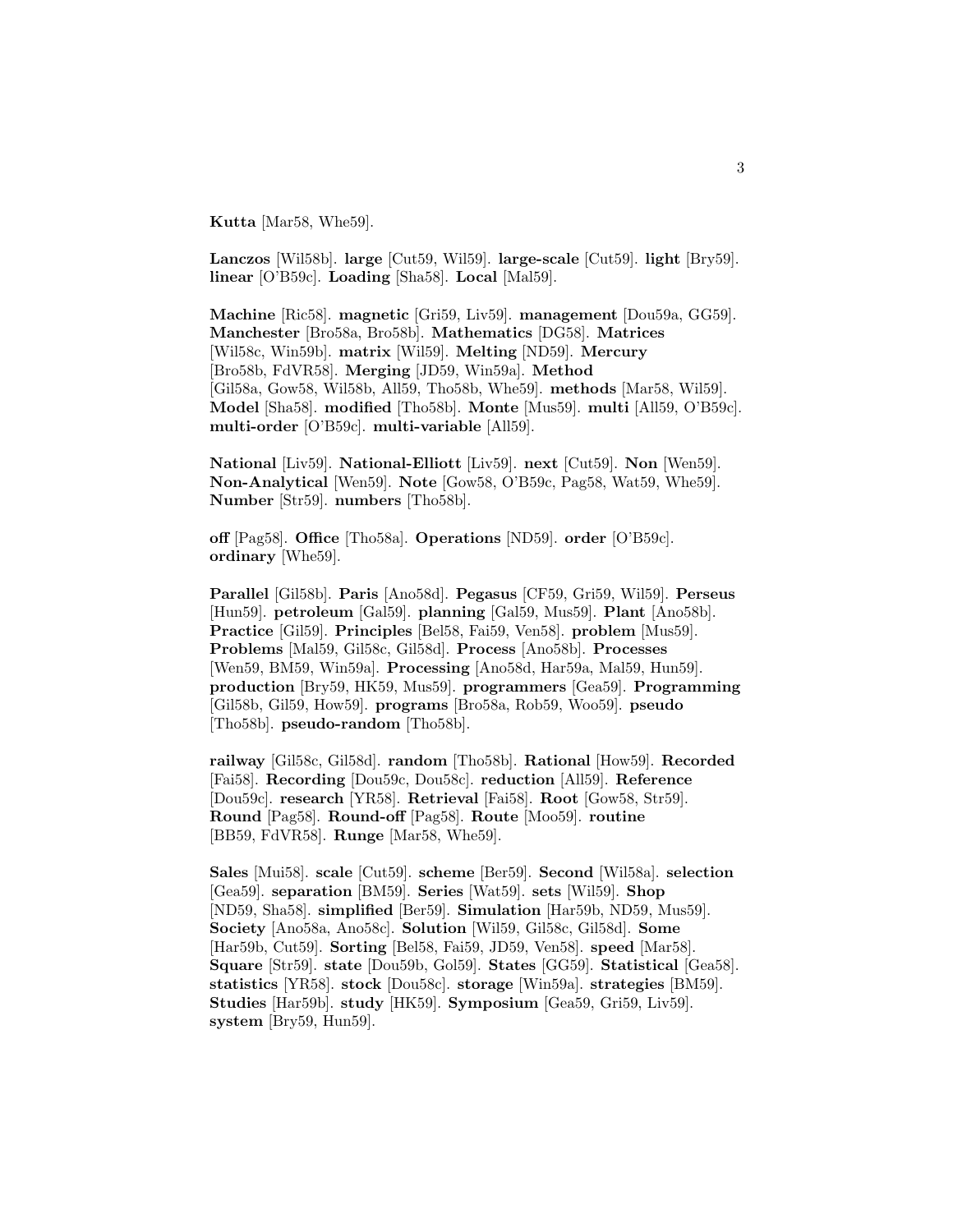**Taking** [Str59]. **tape** [Gri59, Liv59]. **tapes** [Gri59]. **Technique** [How59]. **Techniques** [Dou59c]. **Ten** [The59]. **Test** [Woo59]. **them** [Cam58]. **Theory** [Gil59]. **time** [Win59a]. **tools** [GG59]. **tracing** [Vin59]. **training** [Gea59]. **trajectory** [Vin59]. **Translation** [Cle59, Ric58, BB59]. **Transposing** [Win59b]. **Trigonometric** [Wat59]. **tunnel** [HB58a, HB58b].

**United** [GG59]. **universities** [Dou59b]. **University** [Bro58a]. **use** [Gal59, Gri59, Liv59, YR58]. **user** [Gea59]. **Using** [Bec58, Wil59].

**variable** [All59].

**Weekly** [Sha58]. **Where** [Cut59]. **wind** [HB58a, HB58b]. **Work** [Tho58a, Cut59].

**X** [Loo59]. **X-1** [Loo59].

**Year** [Bar58, YR58]. **Years** [Tho58a, The59].

# **References**

## **Allen:1959:MRE**

[All59] C. D. Allen. A method for the reduction of empirical multi-variable functions. The Computer Journal, 1(4):196–200, January 1959. CO-DEN CMPJA6. ISSN 0010-4620 (print), 1460-2067 (electronic). URL http://comjnl.oxfordjournals.org/content/1/4/196.full.pdf+ html; http://www3.oup.co.uk/computer\_journal/hdb/Volume\_ 01/Issue\_04/010196.sgm.abs.html; http://www3.oup.co.uk/ computer\_journal/hdb/Volume\_01/Issue\_04/tiff/196.tif; http: //www3.oup.co.uk/computer\_journal/hdb/Volume\_01/Issue\_04/ tiff/197.tif; http://www3.oup.co.uk/computer\_journal/hdb/ Volume\_01/Issue\_04/tiff/198.tif; http://www3.oup.co.uk/ computer\_journal/hdb/Volume\_01/Issue\_04/tiff/199.tif; http: //www3.oup.co.uk/computer\_journal/hdb/Volume\_01/Issue\_04/ tiff/200.tif.

#### **Anonymous:1958:BCS**

[Ano58a] Anonymous. British Computer Society Conference: June 1959. The Computer Journal, 1(2):70, ???? 1958. CODEN CMPJA6. ISSN 0010-4620 (print), 1460-2067 (electronic). URL http://comjnl. oxfordjournals.org/content/1/2/70.full.pdf+html.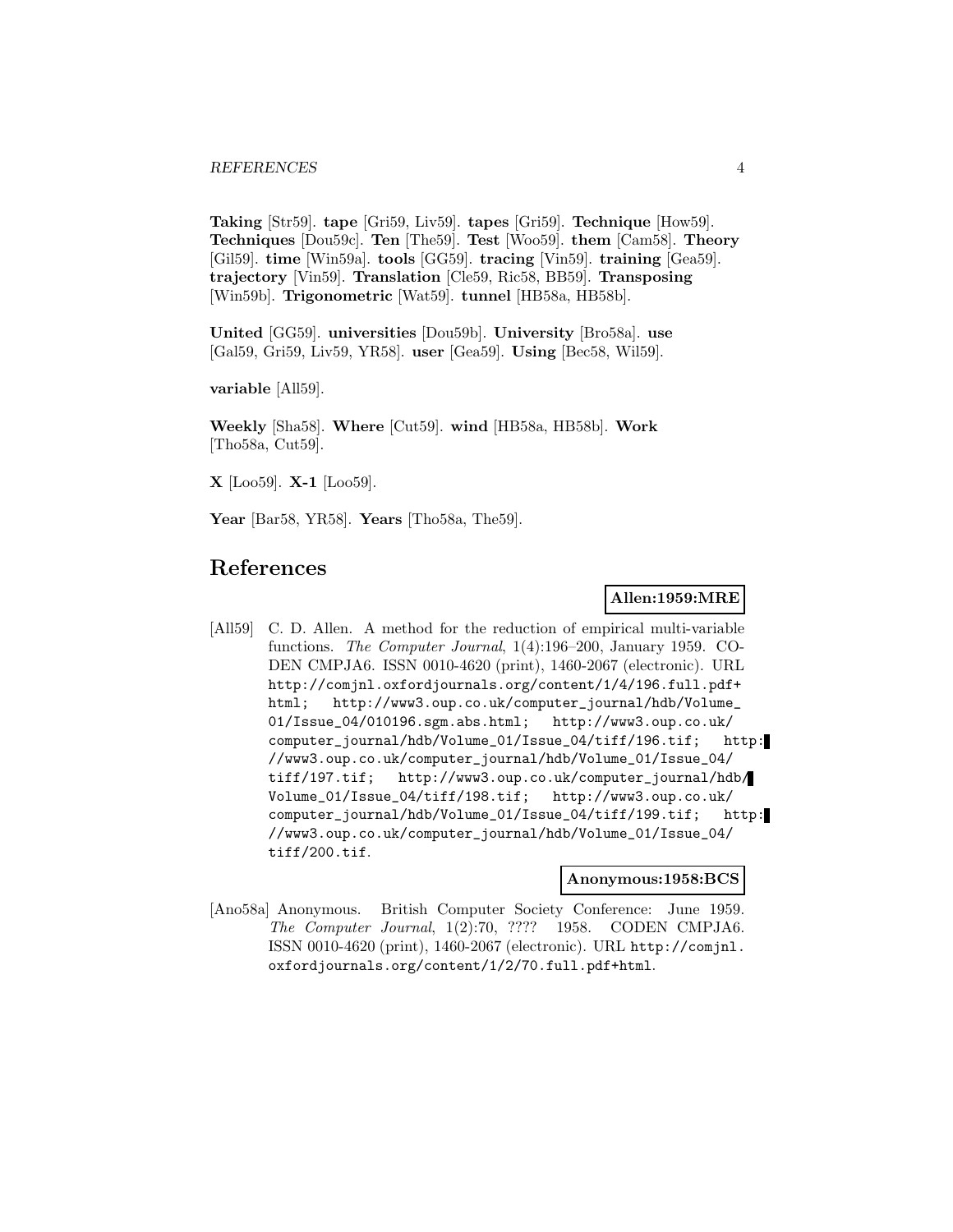#### **Anonymous:1958:CPP**

[Ano58b] Anonymous. Computers and process plant. The Computer Journal, 1(1):41, ???? 1958. CODEN CMPJA6. ISSN 0010-4620 (print), 1460-2067 (electronic). URL http://comjnl.oxfordjournals.org/ content/1/1/41.full.pdf+html.

## **Anonymous:1958:FBC**

[Ano58c] Anonymous. First British computer society conference. The Computer Journal, 1(3):141, ???? 1958. CODEN CMPJA6. ISSN 0010-4620 (print), 1460-2067 (electronic). URL http://comjnl. oxfordjournals.org/content/1/3/141.full.pdf+html.

#### **Anonymous:1958:ICI**

[Ano58d] Anonymous. International Conference on Information Processing Paris 15–20 June 1959. The Computer Journal, 1(3):105, ???? 1958. CODEN CMPJA6. ISSN 0010-4620 (print), 1460-2067 (electronic). URL http://comjnl.oxfordjournals.org/content/1/3/105.full. pdf+html.

## **Barnard:1958:FYB**

[Bar58] A. J. Barnard. The first year with a business computer. The Computer Journal, 1(1):29–36, April 1958. CODEN CMPJA6. ISSN 0010-4620 (print), 1460-2067 (electronic). URL http://comjnl. oxfordjournals.org/content/1/1/29.full.pdf+html; http:// www3.oup.co.uk/computer\_journal/hdb/Volume\_01/Issue\_01/010029. sgm.abs.html; http://www3.oup.co.uk/computer\_journal/hdb/ Volume\_01/Issue\_01/tiff/29.tif; http://www3.oup.co.uk/computer\_ journal/hdb/Volume\_01/Issue\_01/tiff/30.tif; http://www3. oup.co.uk/computer\_journal/hdb/Volume\_01/Issue\_01/tiff/31. tif; http://www3.oup.co.uk/computer\_journal/hdb/Volume\_ 01/Issue\_01/tiff/32.tif; http://www3.oup.co.uk/computer\_ journal/hdb/Volume\_01/Issue\_01/tiff/33.tif; http://www3. oup.co.uk/computer\_journal/hdb/Volume\_01/Issue\_01/tiff/34. tif; http://www3.oup.co.uk/computer\_journal/hdb/Volume\_ 01/Issue\_01/tiff/35.tif; http://www3.oup.co.uk/computer\_ journal/hdb/Volume\_01/Issue\_01/tiff/36.tif.

## **Brigham:1959:TRD**

[BB59] R. C. Brigham and C. G. Bell. A translation routine for the DEUCE computer. The Computer Journal, 2(2):76–84, July 1959. CODEN CMPJA6. ISSN 0010-4620 (print), 1460-2067 (electronic). URL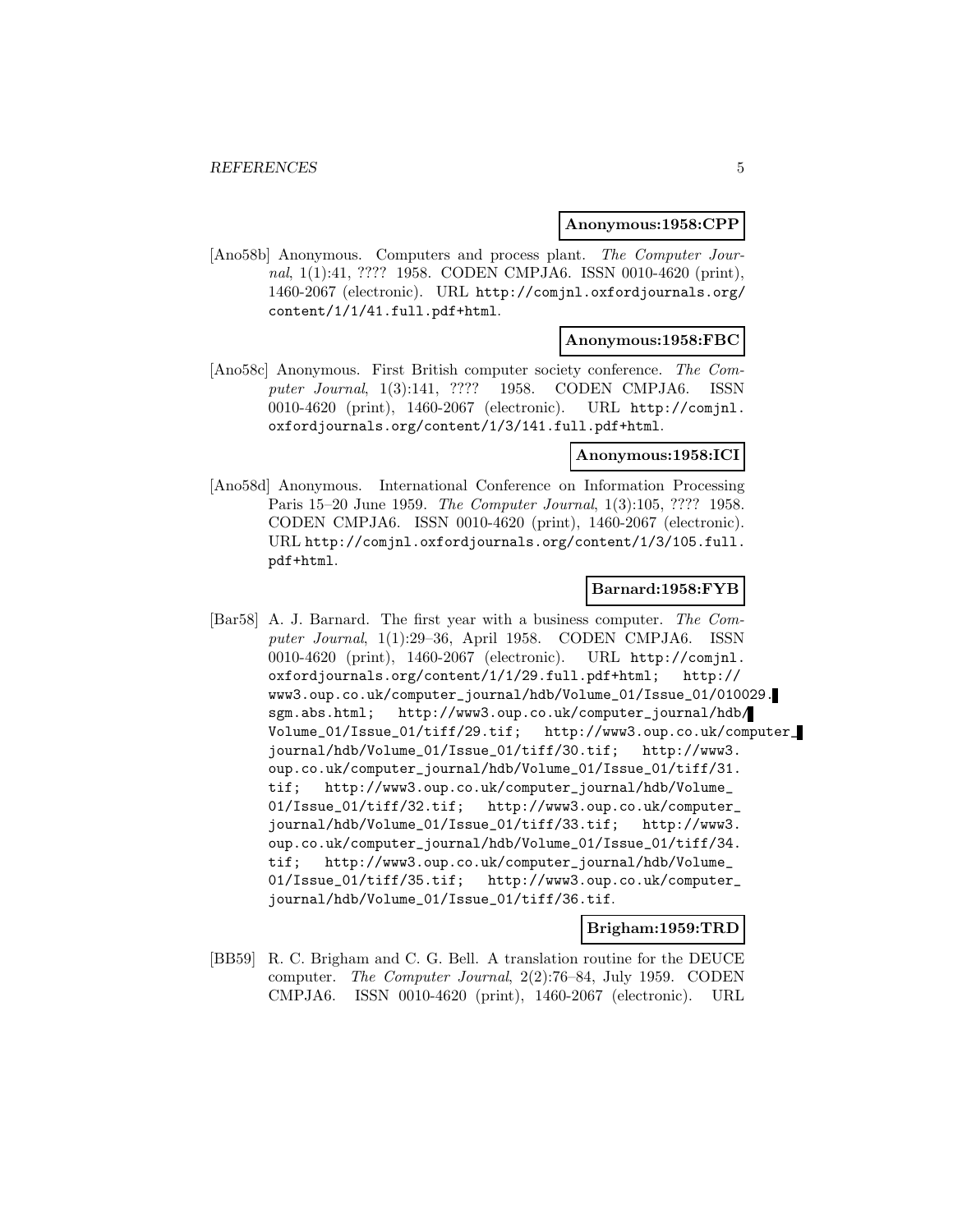http://comjnl.oxfordjournals.org/content/2/2/76.full.pdf+ html; http://www3.oup.co.uk/computer\_journal/hdb/Volume\_ 02/Issue\_02/020076.sgm.abs.html; http://www3.oup.co.uk/ computer\_journal/hdb/Volume\_02/Issue\_02/tiff/76.tif; http: //www3.oup.co.uk/computer\_journal/hdb/Volume\_02/Issue\_02/ tiff/77.tif; http://www3.oup.co.uk/computer\_journal/hdb/ Volume\_02/Issue\_02/tiff/78.tif; http://www3.oup.co.uk/computer\_ journal/hdb/Volume\_02/Issue\_02/tiff/79.tif; http://www3. oup.co.uk/computer\_journal/hdb/Volume\_02/Issue\_02/tiff/80. tif; http://www3.oup.co.uk/computer\_journal/hdb/Volume\_ 02/Issue\_02/tiff/81.tif; http://www3.oup.co.uk/computer\_ journal/hdb/Volume\_02/Issue\_02/tiff/82.tif; http://www3. oup.co.uk/computer\_journal/hdb/Volume\_02/Issue\_02/tiff/83. tif; http://www3.oup.co.uk/computer\_journal/hdb/Volume\_ 02/Issue\_02/tiff/84.tif.

#### **Beck:1958:HAU**

[Bec58] F. Beck. Harmonic analysis using a digital computer. The Computer Journal, 1(3):117, October 1958. CODEN CMPJA6. ISSN 0010-4620 (print), 1460-2067 (electronic). URL http://comjnl. oxfordjournals.org/content/1/3/117.full.pdf+html; http: //www3.oup.co.uk/computer\_journal/hdb/Volume\_01/Issue\_03/ 010117.sgm.abs.html; http://www3.oup.co.uk/computer\_journal/ hdb/Volume\_01/Issue\_03/tiff/117.tif.

# **Bell:1958:PS**

[Bel58] D. A. Bell. The principles of sorting. The Computer Journal, 1 (2):71–77, July 1958. CODEN CMPJA6. ISSN 0010-4620 (print), 1460-2067 (electronic). URL http://comjnl.oxfordjournals. org/content/1/2/71.full.pdf+html; http://www3.oup.co.uk/ computer\_journal/hdb/Volume\_01/Issue\_02/010071.sgm.abs.html; http://www3.oup.co.uk/computer\_journal/hdb/Volume\_01/Issue\_ 02/tiff/71.tif; http://www3.oup.co.uk/computer\_journal/ hdb/Volume\_01/Issue\_02/tiff/72.tif; http://www3.oup.co. uk/computer\_journal/hdb/Volume\_01/Issue\_02/tiff/73.tif; http://www3.oup.co.uk/computer\_journal/hdb/Volume\_01/Issue\_ 02/tiff/74.tif; http://www3.oup.co.uk/computer\_journal/ hdb/Volume\_01/Issue\_02/tiff/75.tif; http://www3.oup.co. uk/computer\_journal/hdb/Volume\_01/Issue\_02/tiff/76.tif; http://www3.oup.co.uk/computer\_journal/hdb/Volume\_01/Issue\_ 02/tiff/77.tif.

#### **Berry:1959:ISC**

[Ber59] F. J. Berry. Intercode, a simplified coding scheme for AMOS.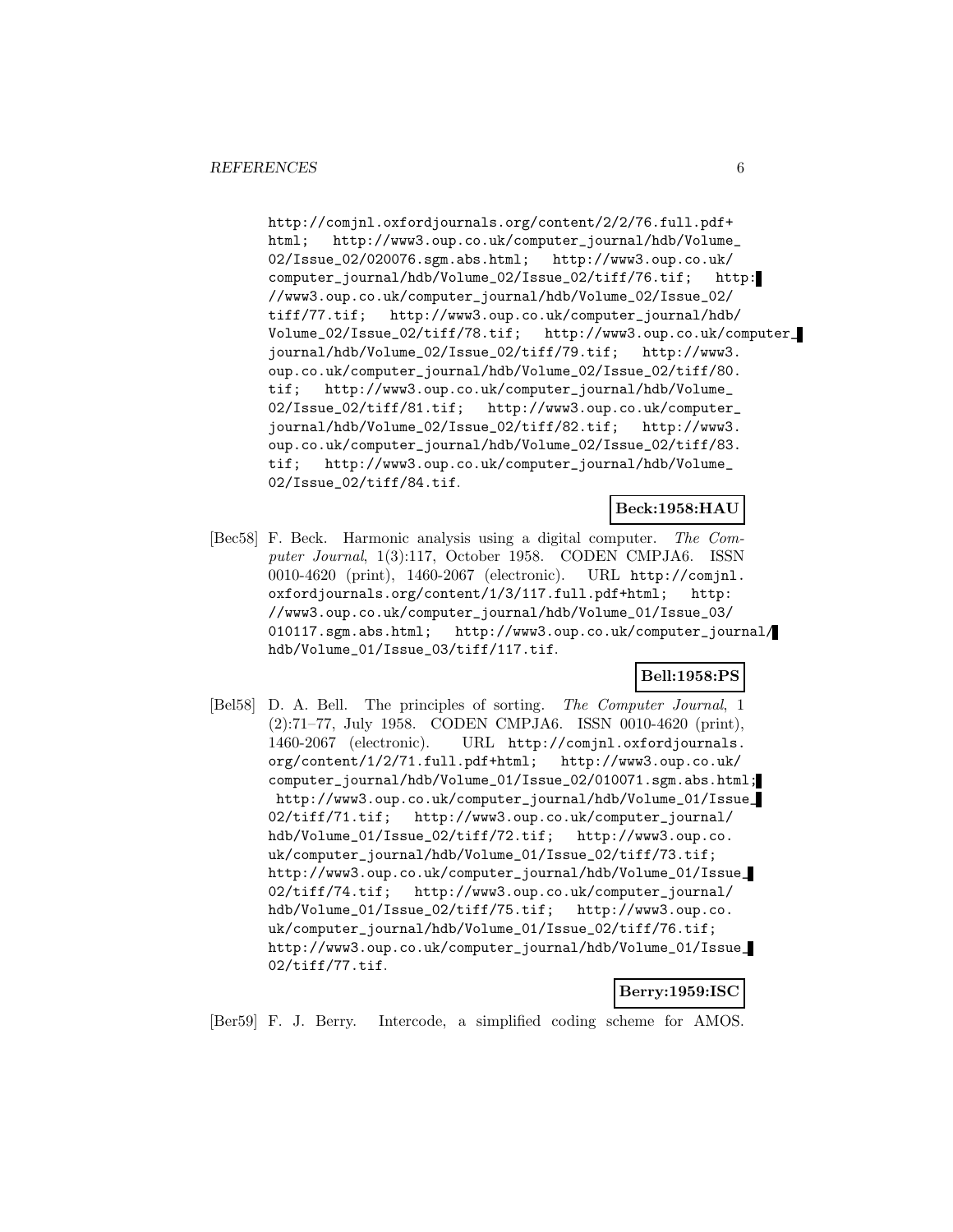The Computer Journal, 2(2):55–58, July 1959. CODEN CM-PJA6. ISSN 0010-4620 (print), 1460-2067 (electronic). URL http://comjnl.oxfordjournals.org/content/2/2/55.full.pdf+ html; http://www3.oup.co.uk/computer\_journal/hdb/Volume\_ 02/Issue\_02/020055.sgm.abs.html; http://www3.oup.co.uk/ computer\_journal/hdb/Volume\_02/Issue\_02/tiff/55.tif; http: //www3.oup.co.uk/computer\_journal/hdb/Volume\_02/Issue\_02/ tiff/56.tif; http://www3.oup.co.uk/computer\_journal/hdb/ Volume\_02/Issue\_02/tiff/57.tif; http://www3.oup.co.uk/computer\_ journal/hdb/Volume\_02/Issue\_02/tiff/58.tif.

## **Bauer:1959:C**

[BH59] F. L. Bauer and A. S. HouseHolder. Correspondence. The Computer Journal, 2(3):102, ???? 1959. CODEN CMPJA6. ISSN 0010-4620 (print), 1460-2067 (electronic). URL http://comjnl. oxfordjournals.org/content/2/3/102.full.pdf+html.

## **Bernard:1959:GSC**

[BM59] E. E. Bernard and P. D. A. Mole. Generating strategies for continuous separation processes. The Computer Journal, 2(2): 87–89, July 1959. CODEN CMPJA6. ISSN 0010-4620 (print), 1460-2067 (electronic). URL http://comjnl.oxfordjournals. org/content/2/2/87.full.pdf+html; http://www3.oup.co.uk/ computer\_journal/hdb/Volume\_02/Issue\_02/020087.sgm.abs.html; http://www3.oup.co.uk/computer\_journal/hdb/Volume\_02/Issue\_ 02/tiff/87.tif; http://www3.oup.co.uk/computer\_journal/ hdb/Volume\_02/Issue\_02/tiff/88.tif; http://www3.oup.co. uk/computer\_journal/hdb/Volume\_02/Issue\_02/tiff/89.tif.

## **Brooker:1958:APD**

[Bro58a] R. A. Brooker. The autocode programs developed for the Manchester University Computers. The Computer Journal, 1(1):15– 21, April 1958. CODEN CMPJA6. ISSN 0010-4620 (print), 1460-2067 (electronic). URL http://comjnl.oxfordjournals. org/content/1/1/15.full.pdf+html; http://www3.oup.co.uk/ computer\_journal/hdb/Volume\_01/Issue\_01/010015.sgm.abs.html; http://www3.oup.co.uk/computer\_journal/hdb/Volume\_01/Issue\_ 01/tiff/15.tif; http://www3.oup.co.uk/computer\_journal/ hdb/Volume\_01/Issue\_01/tiff/16.tif; http://www3.oup.co. uk/computer\_journal/hdb/Volume\_01/Issue\_01/tiff/17.tif; http://www3.oup.co.uk/computer\_journal/hdb/Volume\_01/Issue\_ 01/tiff/18.tif; http://www3.oup.co.uk/computer\_journal/ hdb/Volume\_01/Issue\_01/tiff/19.tif; http://www3.oup.co.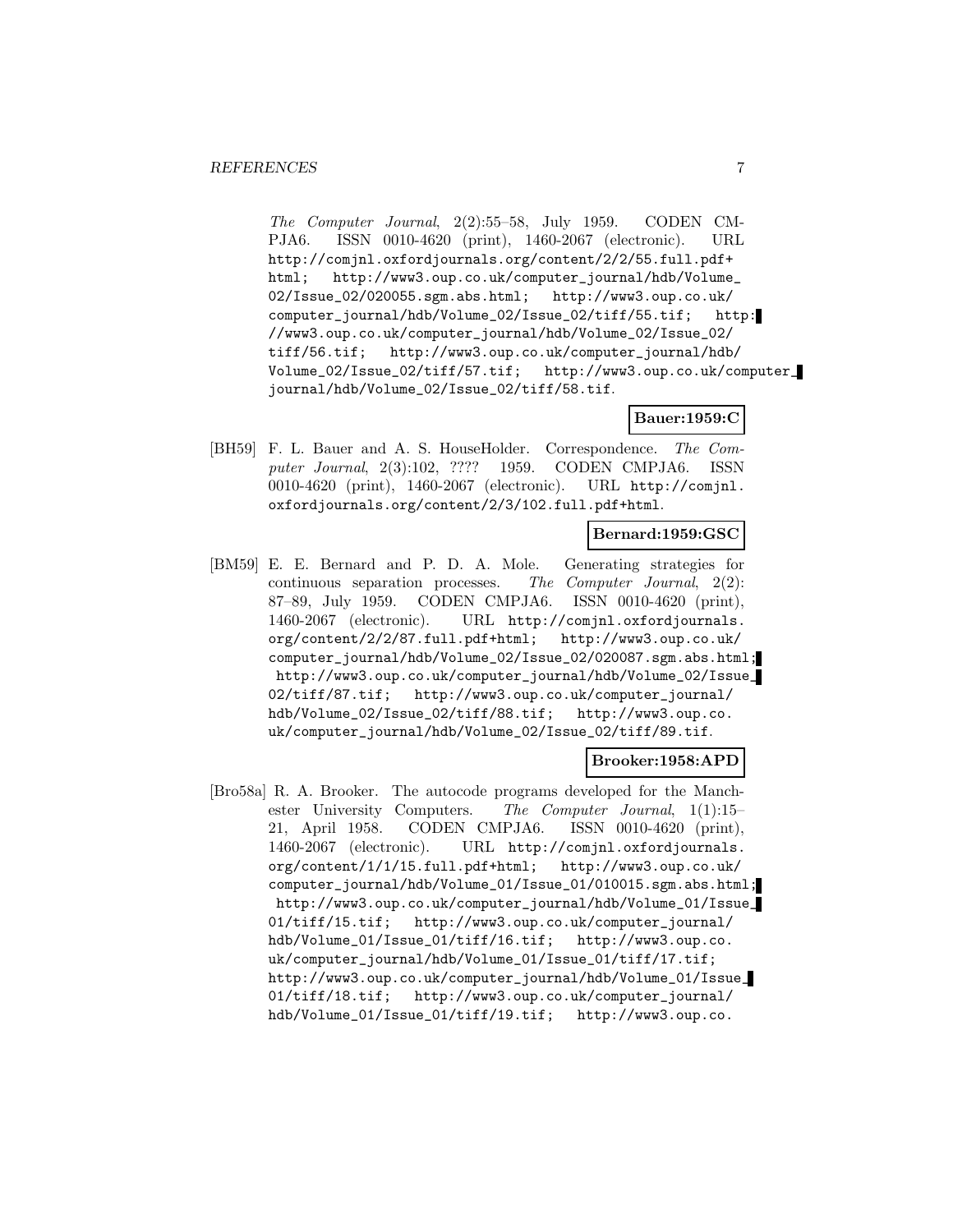uk/computer\_journal/hdb/Volume\_01/Issue\_01/tiff/20.tif; http://www3.oup.co.uk/computer\_journal/hdb/Volume\_01/Issue\_ 01/tiff/21.tif.

#### **Brooker:1958:FAF**

[Bro58b] R. A. Brooker. Further autocode facilities for the Manchester (Mercury) computer. The Computer Journal, 1(3):124–127, October 1958. CODEN CMPJA6. ISSN 0010-4620 (print), 1460-2067 (electronic). URL http://comjnl.oxfordjournals.org/content/1/3/124.full. pdf+html; http://www3.oup.co.uk/computer\_journal/hdb/Volume\_ 01/Issue\_03/010124.sgm.abs.html; http://www3.oup.co.uk/ computer\_journal/hdb/Volume\_01/Issue\_03/tiff/124.tif; http: //www3.oup.co.uk/computer\_journal/hdb/Volume\_01/Issue\_03/ tiff/125.tif; http://www3.oup.co.uk/computer\_journal/hdb/ Volume\_01/Issue\_03/tiff/126.tif; http://www3.oup.co.uk/ computer\_journal/hdb/Volume\_01/Issue\_03/tiff/127.tif.

## **Bryen:1959:IES**

[Bry59] J. F. A. Bryen. The introduction and establishment of a system of computer production control in a light engineering factory. The Computer Journal, 2(3):115–118, October 1959. CODEN CMPJA6. ISSN 0010-4620 (print), 1460-2067 (electronic). URL http://comjnl.oxfordjournals.org/content/2/3/115.full.pdf+ html; http://www3.oup.co.uk/computer\_journal/hdb/Volume\_ 02/Issue\_03/020115.sgm.abs.html; http://www3.oup.co.uk/ computer\_journal/hdb/Volume\_02/Issue\_03/tiff/115.tif; http: //www3.oup.co.uk/computer\_journal/hdb/Volume\_02/Issue\_03/ tiff/116.tif; http://www3.oup.co.uk/computer\_journal/hdb/ Volume\_02/Issue\_03/tiff/117.tif; http://www3.oup.co.uk/ computer\_journal/hdb/Volume\_02/Issue\_03/tiff/118.tif.

## **Caminer:1958:HAT**

[Cam58] D. T. Caminer. — and how to avoid them. The Computer Journal, 1 (1):11–14, April 1958. CODEN CMPJA6. ISSN 0010-4620 (print), 1460-2067 (electronic). URL http://comjnl.oxfordjournals. org/content/1/1/11.full.pdf+html; http://www3.oup.co.uk/ computer\_journal/hdb/Volume\_01/Issue\_01/010011a.sgm.abs.html; http://www3.oup.co.uk/computer\_journal/hdb/Volume\_01/Issue\_ 01/tiff/11.tif; http://www3.oup.co.uk/computer\_journal/ hdb/Volume\_01/Issue\_01/tiff/12.tif; http://www3.oup.co. uk/computer\_journal/hdb/Volume\_01/Issue\_01/tiff/13.tif; http://www3.oup.co.uk/computer\_journal/hdb/Volume\_01/Issue\_ 01/tiff/14.tif.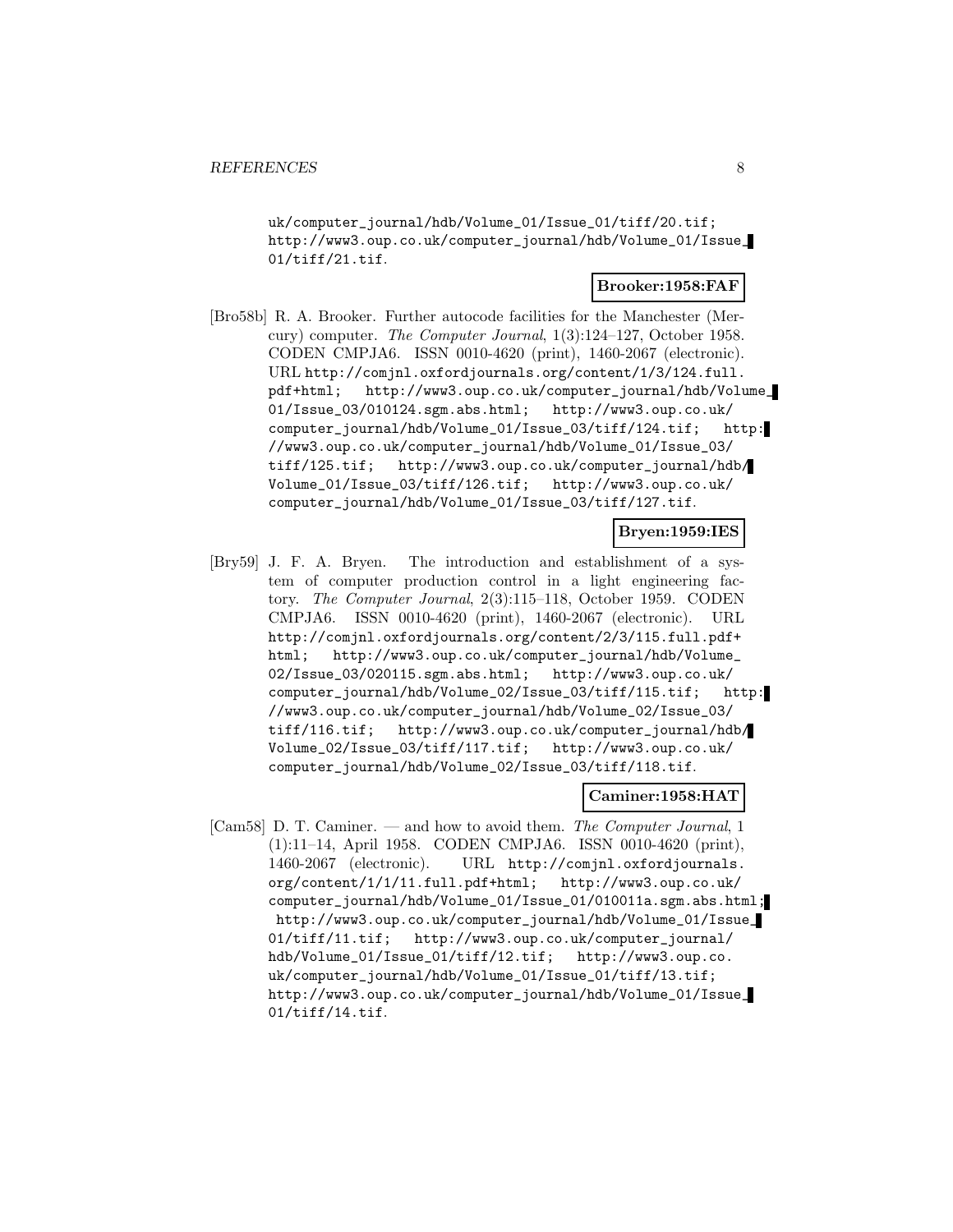#### **Clarke:1959:PA**

[CF59] B. Clarke and G. E. Felton. The Pegasus autocode. The Computer Journal, 1(4):192–195, January 1959. CODEN CM-PJA6. ISSN 0010-4620 (print), 1460-2067 (electronic). URL http://comjnl.oxfordjournals.org/content/1/4/192.full.pdf+ html; http://www3.oup.co.uk/computer\_journal/hdb/Volume\_ 01/Issue\_04/010192.sgm.abs.html; http://www3.oup.co.uk/ computer\_journal/hdb/Volume\_01/Issue\_04/tiff/192.tif; http: //www3.oup.co.uk/computer\_journal/hdb/Volume\_01/Issue\_04/ tiff/193.tif; http://www3.oup.co.uk/computer\_journal/hdb/ Volume\_01/Issue\_04/tiff/194.tif; http://www3.oup.co.uk/ computer\_journal/hdb/Volume\_01/Issue\_04/tiff/195.tif.

#### **Cleave:1959:AFT**

[Cle59] J. P. Cleave. Algorithms for formula translation. The Computer Journal, 2(2):53–54, July 1959. CODEN CMPJA6. ISSN 0010-4620 (print), 1460-2067 (electronic). URL http://comjnl.oxfordjournals. org/content/2/2/53.full.pdf+html; http://www3.oup.co.uk/ computer\_journal/hdb/Volume\_02/Issue\_02/020053.sgm.abs.html; http://www3.oup.co.uk/computer\_journal/hdb/Volume\_02/Issue\_ 02/tiff/53.tif; http://www3.oup.co.uk/computer\_journal/ hdb/Volume\_02/Issue\_02/tiff/54.tif.

#### **Cuttle:1959:WNS**

[Cut59] G. Cuttle. Where next? Some conjectures on the future of the largescale computer in integrated commercial work. The Computer Journal, 2(2):85–86, July 1959. CODEN CMPJA6. ISSN 0010-4620 (print), 1460-2067 (electronic). URL http://comjnl.oxfordjournals. org/content/2/2/85.full.pdf+html; http://www3.oup.co.uk/ computer\_journal/hdb/Volume\_02/Issue\_02/020085.sgm.abs.html; http://www3.oup.co.uk/computer\_journal/hdb/Volume\_02/Issue\_ 02/tiff/85.tif; http://www3.oup.co.uk/computer\_journal/ hdb/Volume\_02/Issue\_02/tiff/86.tif.

#### **Dowse:1958:MB**

[DG58] R. G. Dowse and H. W. Gearing. Mathematics in business. The Computer Journal, 1(1):22–24, April 1958. CODEN CM-PJA6. ISSN 0010-4620 (print), 1460-2067 (electronic). URL http://comjnl.oxfordjournals.org/content/1/1/22.full.pdf+ html; http://www3.oup.co.uk/computer\_journal/hdb/Volume\_ 01/Issue\_01/010022.sgm.abs.html; http://www3.oup.co.uk/ computer\_journal/hdb/Volume\_01/Issue\_01/tiff/22.tif; http: //www3.oup.co.uk/computer\_journal/hdb/Volume\_01/Issue\_01/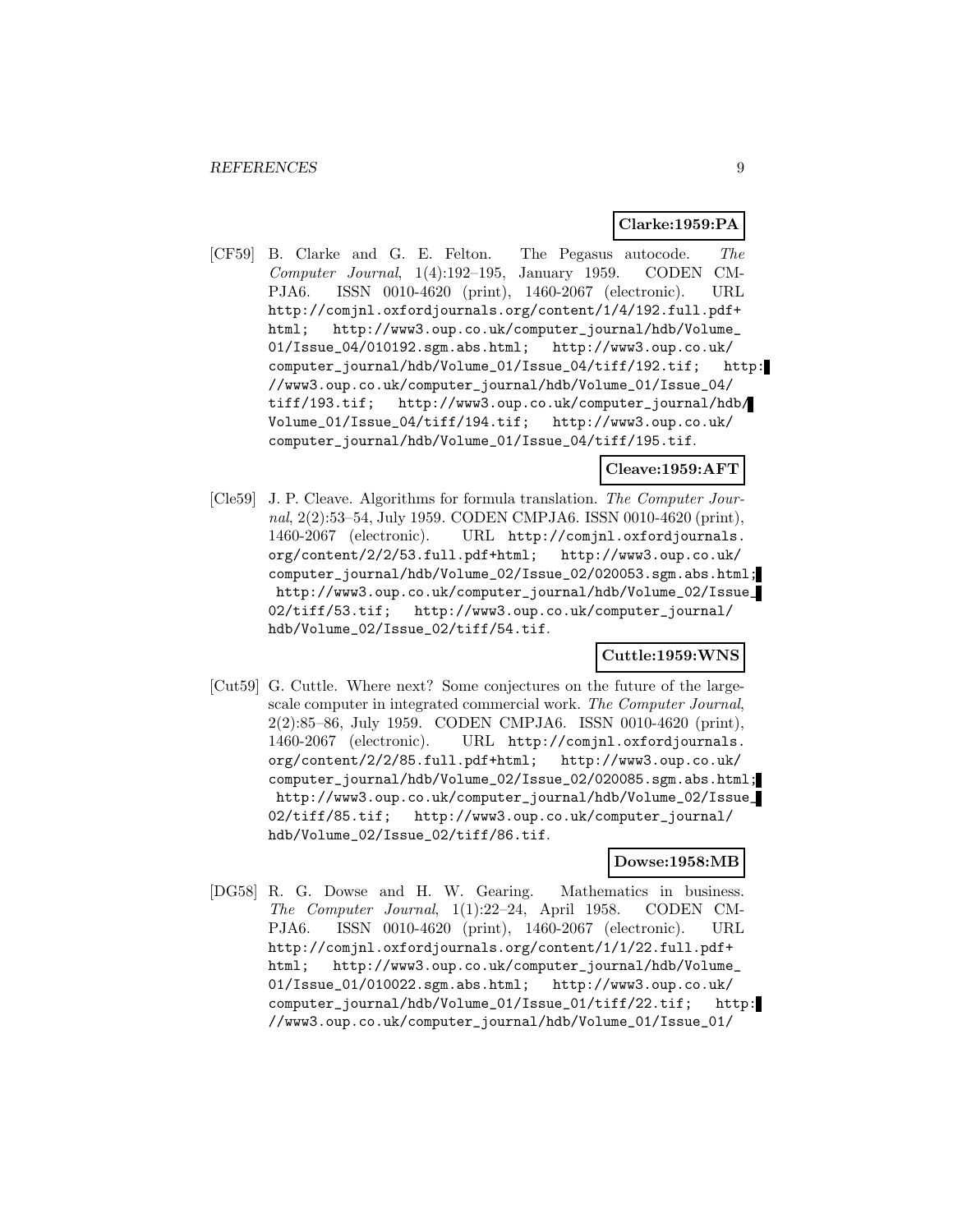tiff/23.tif; http://www3.oup.co.uk/computer\_journal/hdb/ Volume\_01/Issue\_01/tiff/24.tif.

#### **Douglas:1958:CCa**

[Dou58a] A. S. Douglas. Computers and commerce: 1. The Computer Journal, 1(2):69–70, July 1958. CODEN CMPJA6. ISSN 0010-4620 (print), 1460-2067 (electronic). URL http://comjnl.oxfordjournals. org/content/1/2/69.full.pdf+html; http://www3.oup.co.uk/ computer\_journal/hdb/Volume\_01/Issue\_02/010069.sgm.abs.html; http://www3.oup.co.uk/computer\_journal/hdb/Volume\_01/Issue\_ 02/tiff/69.tif; http://www3.oup.co.uk/computer\_journal/ hdb/Volume\_01/Issue\_02/tiff/70.tif.

#### **Douglas:1958:CCb**

[Dou58b] A. S. Douglas. Computers and commerce: 2. The Computer Journal, 1(3):132–137, October 1958. CODEN CMPJA6. ISSN 0010-4620 (print), 1460-2067 (electronic). URL http://comjnl. oxfordjournals.org/content/1/3/132.full.pdf+html; http: //www3.oup.co.uk/computer\_journal/hdb/Volume\_01/Issue\_03/ 010132.sgm.abs.html; http://www3.oup.co.uk/computer\_journal/ hdb/Volume\_01/Issue\_03/tiff/132.tif; http://www3.oup.co. uk/computer\_journal/hdb/Volume\_01/Issue\_03/tiff/133.tif; http://www3.oup.co.uk/computer\_journal/hdb/Volume\_01/Issue\_ 03/tiff/134.tif; http://www3.oup.co.uk/computer\_journal/ hdb/Volume\_01/Issue\_03/tiff/135.tif; http://www3.oup.co. uk/computer\_journal/hdb/Volume\_01/Issue\_03/tiff/136.tif; http://www3.oup.co.uk/computer\_journal/hdb/Volume\_01/Issue\_ 03/tiff/137.tif.

## **Douglas:1958:CCS**

[Dou58c] A. S. Douglas. Computers and commerce: 3 — stock recording and control. The Computer Journal, 1(3):137–141, October 1958. CO-DEN CMPJA6. ISSN 0010-4620 (print), 1460-2067 (electronic). URL http://comjnl.oxfordjournals.org/content/1/3/137.full.pdf+ html; http://www3.oup.co.uk/computer\_journal/hdb/Volume\_ 01/Issue\_03/010137.sgm.abs.html; http://www3.oup.co.uk/ computer\_journal/hdb/Volume\_01/Issue\_03/tiff/137.tif; http: //www3.oup.co.uk/computer\_journal/hdb/Volume\_01/Issue\_03/ tiff/138.tif; http://www3.oup.co.uk/computer\_journal/hdb/ Volume\_01/Issue\_03/tiff/139.tif; http://www3.oup.co.uk/ computer\_journal/hdb/Volume\_01/Issue\_03/tiff/140.tif; http: //www3.oup.co.uk/computer\_journal/hdb/Volume\_01/Issue\_03/ tiff/141.tif.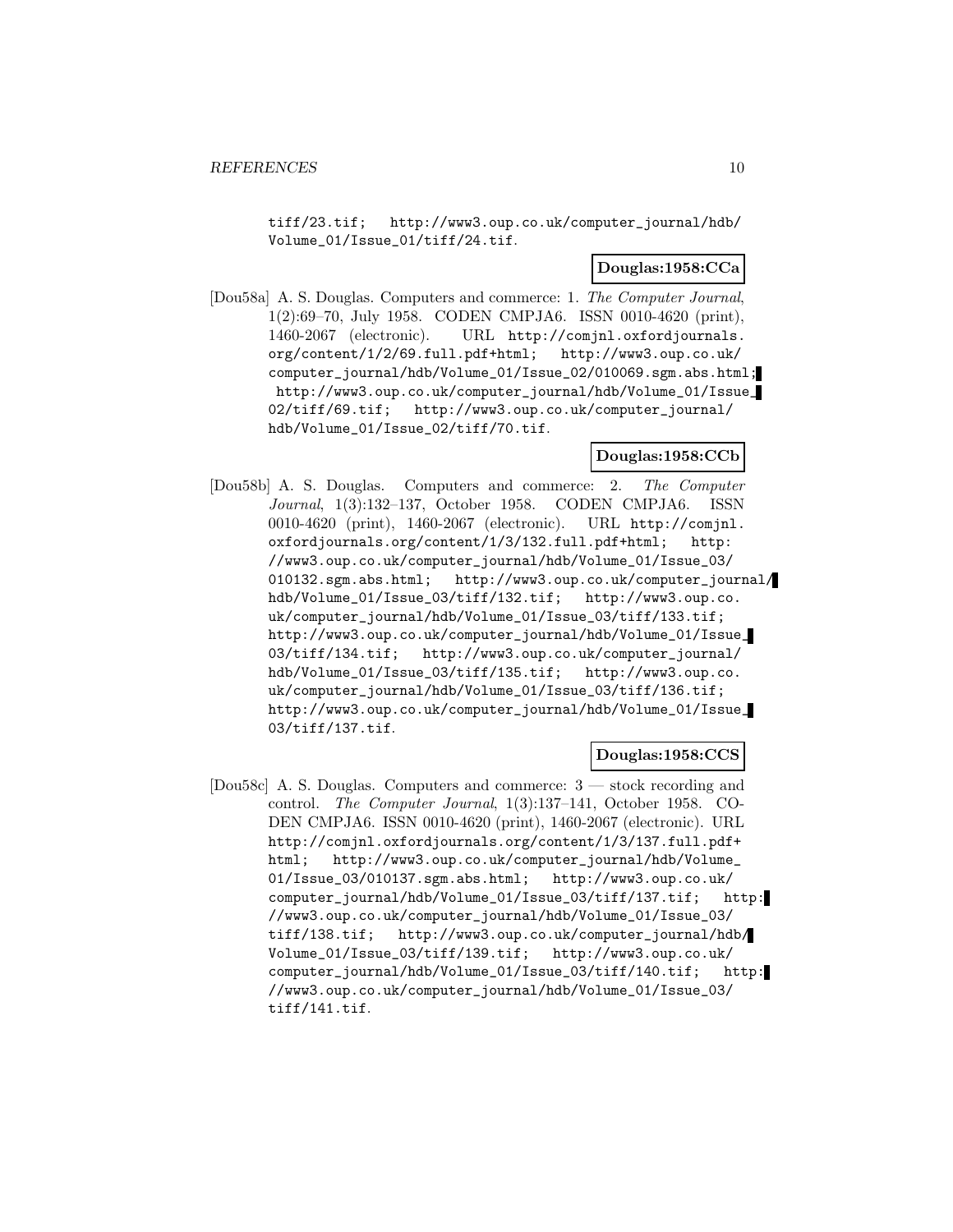#### **Douglas:1959:CCM**

[Dou59a] A. S. Douglas. Computer and commerce: 4 — management and control. The Computer Journal, 1(4):168–171, January 1959. CO-DEN CMPJA6. ISSN 0010-4620 (print), 1460-2067 (electronic). URL http://comjnl.oxfordjournals.org/content/1/4/168.full.pdf+ html; http://www3.oup.co.uk/computer\_journal/hdb/Volume\_ 01/Issue\_04/010168.sgm.abs.html; http://www3.oup.co.uk/ computer\_journal/hdb/Volume\_01/Issue\_04/tiff/168.tif; http: //www3.oup.co.uk/computer\_journal/hdb/Volume\_01/Issue\_04/ tiff/169.tif; http://www3.oup.co.uk/computer\_journal/hdb/ Volume\_01/Issue\_04/tiff/170.tif; http://www3.oup.co.uk/ computer\_journal/hdb/Volume\_01/Issue\_04/tiff/171.tif.

#### **Douglas:1959:SAB**

[Dou59b] A. S. Douglas. The state of the art — (b) Computers in British universities. The Computer Journal, 2(3):100–102, October 1959. CO-DEN CMPJA6. ISSN 0010-4620 (print), 1460-2067 (electronic). URL http://comjnl.oxfordjournals.org/content/2/3/100.full.pdf+ html; http://www3.oup.co.uk/computer\_journal/hdb/Volume\_ 02/Issue\_03/020100.sgm.abs.html; http://www3.oup.co.uk/ computer\_journal/hdb/Volume\_02/Issue\_03/tiff/100.tif; http: //www3.oup.co.uk/computer\_journal/hdb/Volume\_02/Issue\_03/ tiff/101.tif; http://www3.oup.co.uk/computer\_journal/hdb/ Volume\_02/Issue\_03/tiff/102.tif.

## **Douglas:1959:TRR**

[Dou59c] A. S. Douglas. Techniques for the recording of, and reference to data in a computer. The Computer Journal, 2(1):1–9, April 1959. CODEN CMPJA6. ISSN 0010-4620 (print), 1460-2067 (electronic). URL http://comjnl.oxfordjournals.org/content/2/1/ 1.full.pdf+html; http://www3.oup.co.uk/computer\_journal/ hdb/Volume\_02/Issue\_01/020001.sgm.abs.html; http://www3. oup.co.uk/computer\_journal/hdb/Volume\_02/Issue\_01/tiff/1. tif; http://www3.oup.co.uk/computer\_journal/hdb/Volume\_ 02/Issue\_01/tiff/2.tif; http://www3.oup.co.uk/computer\_ journal/hdb/Volume\_02/Issue\_01/tiff/3.tif; http://www3. oup.co.uk/computer\_journal/hdb/Volume\_02/Issue\_01/tiff/4. tif; http://www3.oup.co.uk/computer\_journal/hdb/Volume\_ 02/Issue\_01/tiff/5.tif; http://www3.oup.co.uk/computer\_ journal/hdb/Volume\_02/Issue\_01/tiff/6.tif; http://www3. oup.co.uk/computer\_journal/hdb/Volume\_02/Issue\_01/tiff/7. tif; http://www3.oup.co.uk/computer\_journal/hdb/Volume\_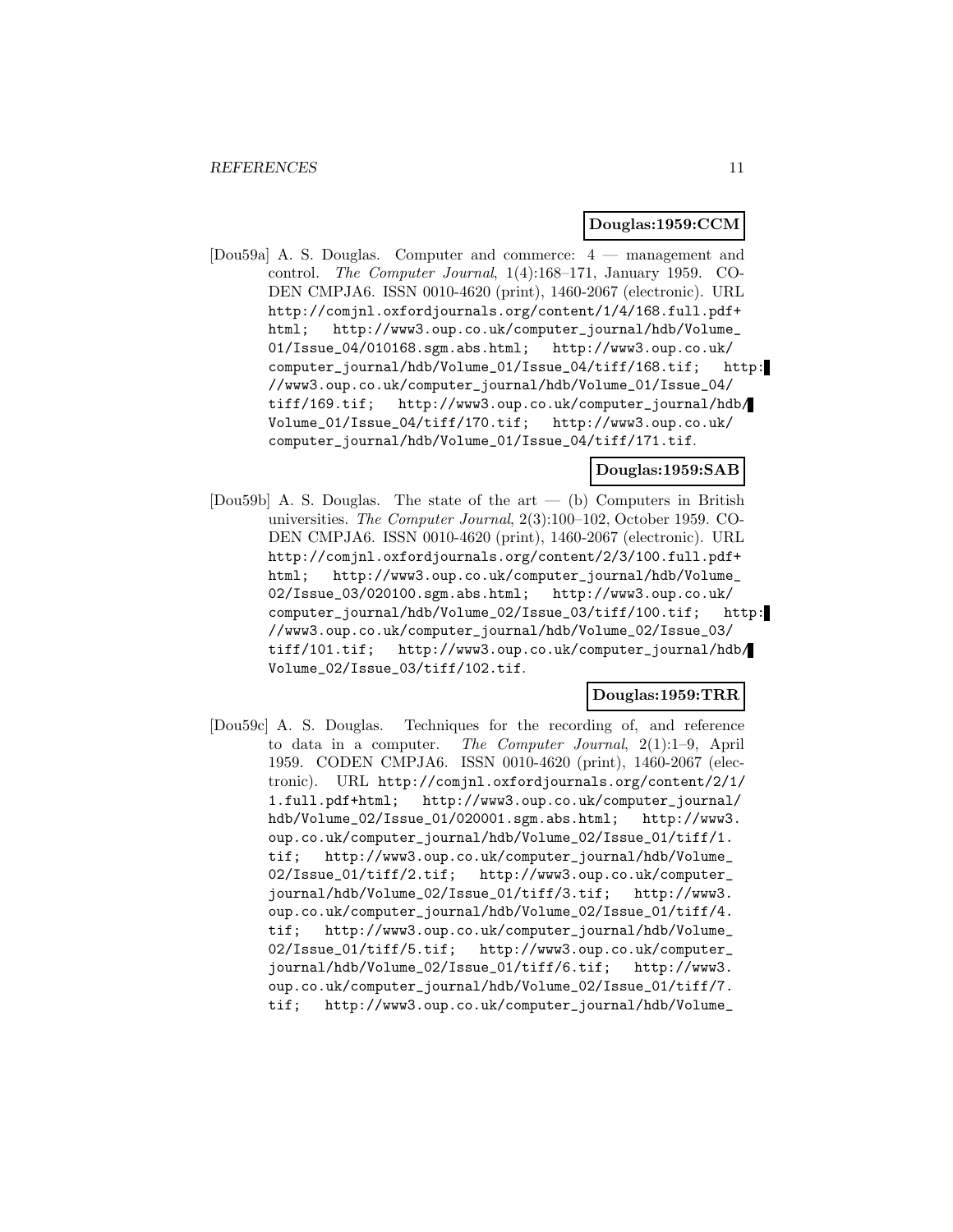02/Issue\_01/tiff/8.tif; http://www3.oup.co.uk/computer\_ journal/hdb/Volume\_02/Issue\_01/tiff/9.tif.

#### **Fairthorne:1958:ARR**

[Fai58] R. A. Fairthorne. Automatic retrieval of recorded information. The Computer Journal, 1(1):36–41, April 1958. CODEN CM-PJA6. ISSN 0010-4620 (print), 1460-2067 (electronic). URL http://comjnl.oxfordjournals.org/content/1/1/36.full.pdf+ html; http://www3.oup.co.uk/computer\_journal/hdb/Volume\_ 01/Issue\_01/010036.sgm.abs.html; http://www3.oup.co.uk/ computer\_journal/hdb/Volume\_01/Issue\_01/tiff/36.tif; http: //www3.oup.co.uk/computer\_journal/hdb/Volume\_01/Issue\_01/ tiff/37.tif; http://www3.oup.co.uk/computer\_journal/hdb/ Volume\_01/Issue\_01/tiff/38.tif; http://www3.oup.co.uk/computer\_ journal/hdb/Volume\_01/Issue\_01/tiff/39.tif; http://www3. oup.co.uk/computer\_journal/hdb/Volume\_01/Issue\_01/tiff/40. tif; http://www3.oup.co.uk/computer\_journal/hdb/Volume\_ 01/Issue\_01/tiff/41.tif.

#### **Fairthorne:1959:CPS**

[Fai59] R. A. Fairthorne. Correspondence: the principles of sorting. The Computer Journal, 1(4):171, January 1959. CODEN CMPJA6. ISSN 0010-4620 (print), 1460-2067 (electronic). URL http://comjnl. oxfordjournals.org/content/1/4/171.full.pdf+html.

## **Fotheringham:1958:IRF**

[FdVR58] J. A. Fotheringham and M. de V. Roberts. An input routine for the Ferranti Mercury computer. The Computer Journal, 1(3):128–131, October 1958. CODEN CMPJA6. ISSN 0010-4620 (print), 1460-2067 (electronic). URL http://comjnl. oxfordjournals.org/content/1/3/128.full.pdf+html; http: //www3.oup.co.uk/computer\_journal/hdb/Volume\_01/Issue\_03/ 010128.sgm.abs.html; http://www3.oup.co.uk/computer\_journal/ hdb/Volume\_01/Issue\_03/tiff/128.tif; http://www3.oup.co. uk/computer\_journal/hdb/Volume\_01/Issue\_03/tiff/129.tif; http://www3.oup.co.uk/computer\_journal/hdb/Volume\_01/Issue\_ 03/tiff/130.tif; http://www3.oup.co.uk/computer\_journal/ hdb/Volume\_01/Issue\_03/tiff/131.tif.

## **Galer:1959:UCE**

[Gal59] G. S. Galer. The use of computers for economic planning in the petroleum chemical industry. The Computer Journal, 2(3):145–150, October 1959. CODEN CMPJA6. ISSN 0010-4620 (print), 1460-2067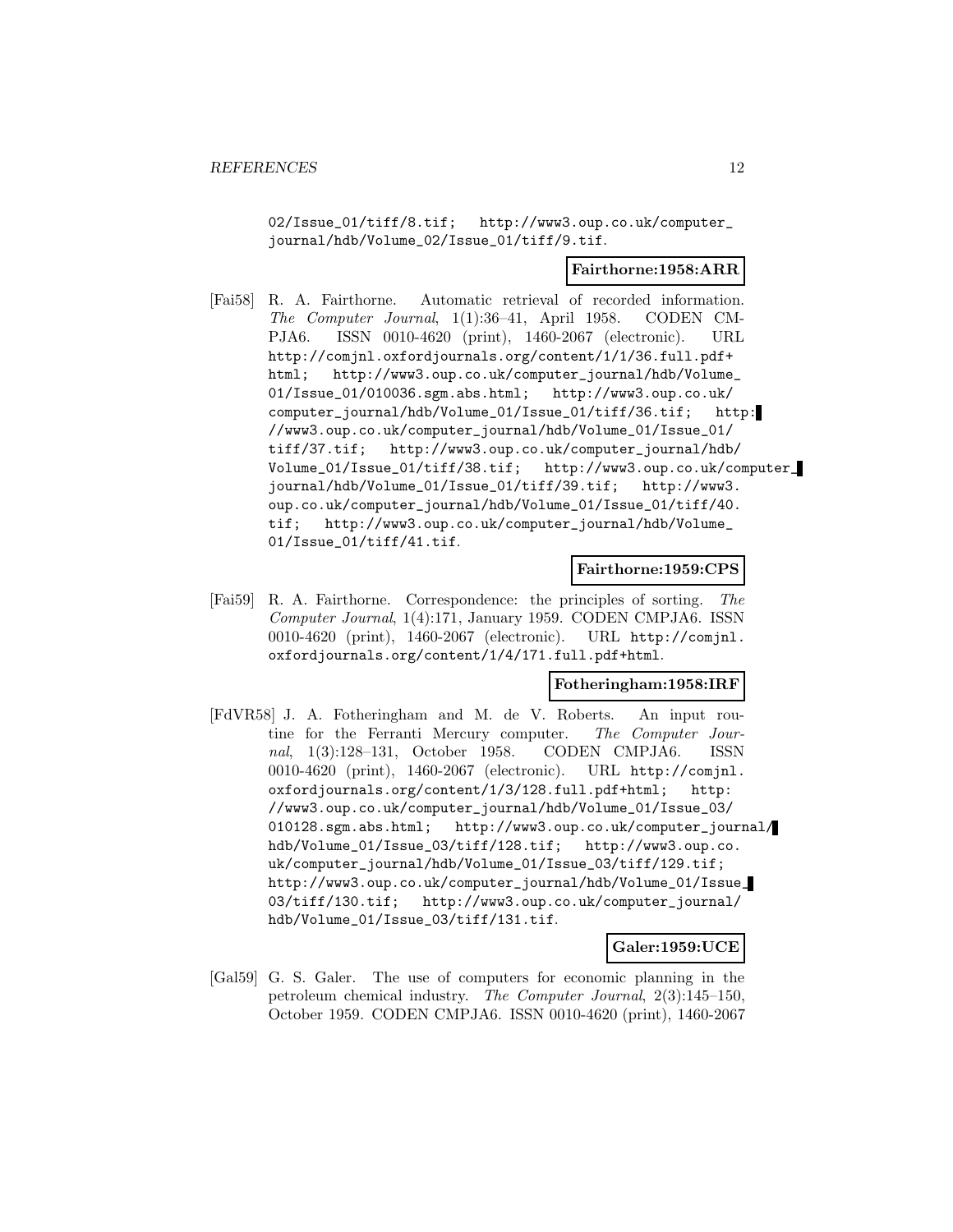(electronic). URL http://comjnl.oxfordjournals.org/content/2/ 3/145.full.pdf+html; http://www3.oup.co.uk/computer\_journal/ hdb/Volume\_02/Issue\_03/020145.sgm.abs.html; http://www3. oup.co.uk/computer\_journal/hdb/Volume\_02/Issue\_03/tiff/145. tif; http://www3.oup.co.uk/computer\_journal/hdb/Volume\_ 02/Issue\_03/tiff/146.tif; http://www3.oup.co.uk/computer\_ journal/hdb/Volume\_02/Issue\_03/tiff/147.tif; http://www3. oup.co.uk/computer\_journal/hdb/Volume\_02/Issue\_03/tiff/148. tif; http://www3.oup.co.uk/computer\_journal/hdb/Volume\_ 02/Issue\_03/tiff/149.tif; http://www3.oup.co.uk/computer\_ journal/hdb/Volume\_02/Issue\_03/tiff/150.tif.

## **Gearing:1958:SFB**

[Gea58] H. W. Gearing. Statistical foundations for business forecasts. The Computer Journal, 1(2):59–63, July 1958. CODEN CM-PJA6. ISSN 0010-4620 (print), 1460-2067 (electronic). URL http://comjnl.oxfordjournals.org/content/1/2/59.full.pdf+ html; http://www3.oup.co.uk/computer\_journal/hdb/Volume\_ 01/Issue\_02/010059.sgm.abs.html; http://www3.oup.co.uk/ computer\_journal/hdb/Volume\_01/Issue\_02/tiff/59.tif; http: //www3.oup.co.uk/computer\_journal/hdb/Volume\_01/Issue\_02/ tiff/60.tif; http://www3.oup.co.uk/computer\_journal/hdb/ Volume\_01/Issue\_02/tiff/61.tif; http://www3.oup.co.uk/computer\_ journal/hdb/Volume\_01/Issue\_02/tiff/62.tif; http://www3. oup.co.uk/computer\_journal/hdb/Volume\_01/Issue\_02/tiff/63. tif.

## **Gearing:1959:SST**

[Gea59] H. W. Gearing. Symposium on the selection and training of programmers  $-1$ : a business user's approach. The Computer Journal, 2(3):107–109, October 1959. CODEN CMPJA6. ISSN 0010-4620 (print), 1460-2067 (electronic). URL http://comjnl. oxfordjournals.org/content/2/3/107.full.pdf+html; http: //www3.oup.co.uk/computer\_journal/hdb/Volume\_02/Issue\_03/ 020107.sgm.abs.html; http://www3.oup.co.uk/computer\_journal/ hdb/Volume\_02/Issue\_03/tiff/107.tif; http://www3.oup.co. uk/computer\_journal/hdb/Volume\_02/Issue\_03/tiff/108.tif; http://www3.oup.co.uk/computer\_journal/hdb/Volume\_02/Issue\_ 03/tiff/109.tif.

## **Gregory:1959:ECT**

[GG59] R. H. Gregory and H. W. Gearing. Electronic computers as tools for management in the United States of America: 1956. The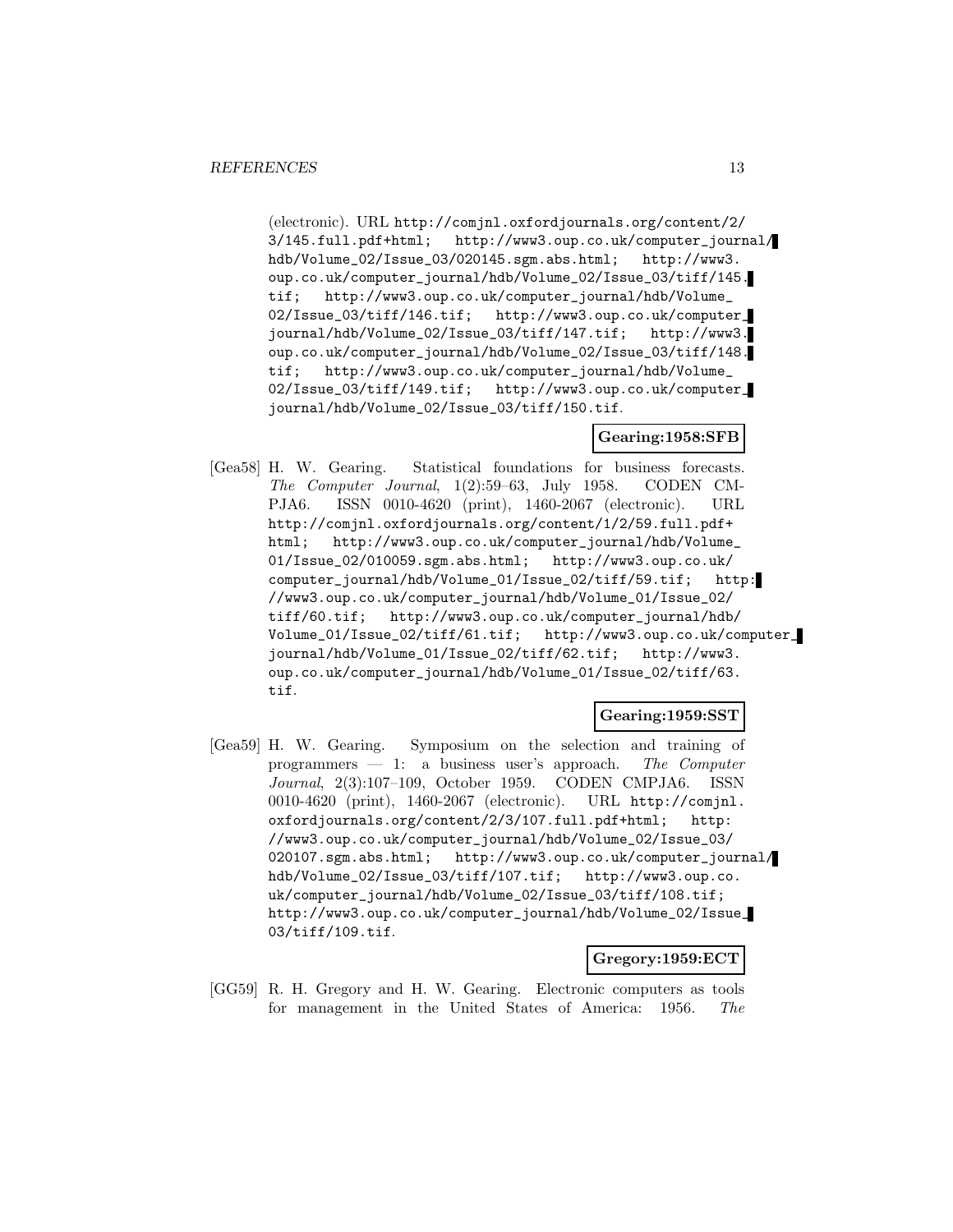Computer Journal, 1(4):179–191, January 1959. CODEN CM-PJA6. ISSN 0010-4620 (print), 1460-2067 (electronic). URL http://comjnl.oxfordjournals.org/content/1/4/179.full.pdf+ html; http://www3.oup.co.uk/computer\_journal/hdb/Volume\_ 01/Issue\_04/010179.sgm.abs.html; http://www3.oup.co.uk/ computer\_journal/hdb/Volume\_01/Issue\_04/tiff/179.tif; http: //www3.oup.co.uk/computer\_journal/hdb/Volume\_01/Issue\_04/ tiff/180.tif; http://www3.oup.co.uk/computer\_journal/hdb/ Volume\_01/Issue\_04/tiff/181.tif; http://www3.oup.co.uk/ computer\_journal/hdb/Volume\_01/Issue\_04/tiff/182.tif; http: //www3.oup.co.uk/computer\_journal/hdb/Volume\_01/Issue\_04/ tiff/183.tif; http://www3.oup.co.uk/computer\_journal/hdb/ Volume\_01/Issue\_04/tiff/184.tif; http://www3.oup.co.uk/ computer\_journal/hdb/Volume\_01/Issue\_04/tiff/185.tif; http: //www3.oup.co.uk/computer\_journal/hdb/Volume\_01/Issue\_04/ tiff/186.tif; http://www3.oup.co.uk/computer\_journal/hdb/ Volume\_01/Issue\_04/tiff/187.tif; http://www3.oup.co.uk/ computer\_journal/hdb/Volume\_01/Issue\_04/tiff/188.tif; http: //www3.oup.co.uk/computer\_journal/hdb/Volume\_01/Issue\_04/ tiff/189.tif; http://www3.oup.co.uk/computer\_journal/hdb/ Volume\_01/Issue\_04/tiff/190.tif; http://www3.oup.co.uk/ computer\_journal/hdb/Volume\_01/Issue\_04/tiff/191.tif.

## **Gill:1958:BFH**

[Gil58a] S. Gill. A binary form of Horner's method. The Computer Journal, 1(2):84-86, July 1958. CODEN CMPJA6. ISSN 0010-4620 (print), 1460-2067 (electronic). URL http://comjnl.oxfordjournals. URL http://comjnl.oxfordjournals. org/content/1/2/84.full.pdf+html; http://www3.oup.co.uk/ computer\_journal/hdb/Volume\_01/Issue\_02/010084.sgm.abs.html; http://www3.oup.co.uk/computer\_journal/hdb/Volume\_01/Issue\_ 02/tiff/84.tif; http://www3.oup.co.uk/computer\_journal/ hdb/Volume\_01/Issue\_02/tiff/85.tif; http://www3.oup.co. uk/computer\_journal/hdb/Volume\_01/Issue\_02/tiff/86.tif.

#### **Gill:1958:PP**

[Gil58b] S. Gill. Parallel programming. The Computer Journal, 1(1):2–10, April 1958. CODEN CMPJA6. ISSN 0010-4620 (print), 1460-2067 (electronic). URL http://comjnl.oxfordjournals.org/content/1/1/ 2.full.pdf+html; http://www3.oup.co.uk/computer\_journal/ hdb/Volume\_01/Issue\_01/010002.sgm.abs.html; http://www3. oup.co.uk/computer\_journal/hdb/Volume\_01/Issue\_01/tiff/10. tif; http://www3.oup.co.uk/computer\_journal/hdb/Volume\_ 01/Issue\_01/tiff/2.tif; http://www3.oup.co.uk/computer\_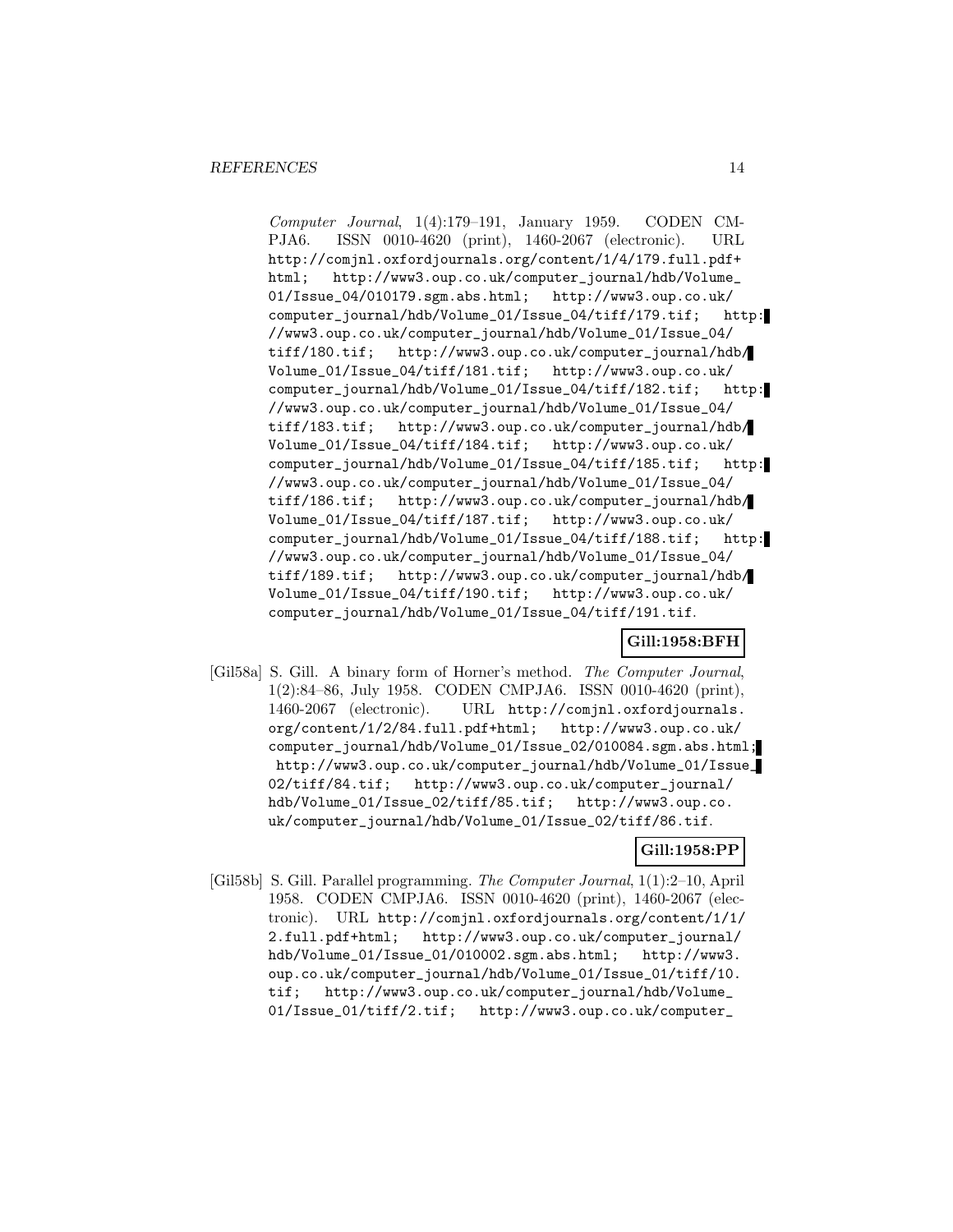journal/hdb/Volume\_01/Issue\_01/tiff/3.tif; http://www3. oup.co.uk/computer\_journal/hdb/Volume\_01/Issue\_01/tiff/4. tif; http://www3.oup.co.uk/computer\_journal/hdb/Volume\_ 01/Issue\_01/tiff/5.tif; http://www3.oup.co.uk/computer\_ journal/hdb/Volume\_01/Issue\_01/tiff/6.tif; http://www3. oup.co.uk/computer\_journal/hdb/Volume\_01/Issue\_01/tiff/7. tif; http://www3.oup.co.uk/computer\_journal/hdb/Volume\_ 01/Issue\_01/tiff/8.tif; http://www3.oup.co.uk/computer\_ journal/hdb/Volume\_01/Issue\_01/tiff/9.tif.

## **Gilmour:1958:SRPa**

[Gil58c] A. Gilmour. The solution of railway problems on a digital computer: 1. The Computer Journal, 1(1):25–28, April 1958. CODEN CMPJA6. ISSN 0010-4620 (print), 1460-2067 (electronic). URL http://comjnl.oxfordjournals.org/content/1/1/25.full.pdf+ html; http://www3.oup.co.uk/computer\_journal/hdb/Volume\_ 01/Issue\_01/010025.sgm.abs.html; http://www3.oup.co.uk/ computer\_journal/hdb/Volume\_01/Issue\_01/tiff/25.tif; http: //www3.oup.co.uk/computer\_journal/hdb/Volume\_01/Issue\_01/ tiff/26.tif; http://www3.oup.co.uk/computer\_journal/hdb/ Volume\_01/Issue\_01/tiff/27.tif; http://www3.oup.co.uk/computer\_ journal/hdb/Volume\_01/Issue\_01/tiff/28.tif.

#### **Gilmour:1958:SRPb**

[Gil58d] A. Gilmour. The solution of railway problems on a digital computer: 2. The Computer Journal, 1(2):78–83, July 1958. CODEN CMPJA6. ISSN 0010-4620 (print), 1460-2067 (electronic). URL http://comjnl.oxfordjournals.org/content/1/2/78.full.pdf+ html; http://www3.oup.co.uk/computer\_journal/hdb/Volume\_ 01/Issue\_02/010078.sgm.abs.html; http://www3.oup.co.uk/ computer\_journal/hdb/Volume\_01/Issue\_02/tiff/78.tif; http: //www3.oup.co.uk/computer\_journal/hdb/Volume\_01/Issue\_02/ tiff/79.tif; http://www3.oup.co.uk/computer\_journal/hdb/ Volume\_01/Issue\_02/tiff/80.tif; http://www3.oup.co.uk/computer\_ journal/hdb/Volume\_01/Issue\_02/tiff/81.tif; http://www3. oup.co.uk/computer\_journal/hdb/Volume\_01/Issue\_02/tiff/82. tif; http://www3.oup.co.uk/computer\_journal/hdb/Volume\_ 01/Issue\_02/tiff/83.tif.

#### **Gill:1959:CTP**

[Gil59] S. Gill. Current theory and practice of automatic programming. The Computer Journal, 2(3):110–114, October 1959. CODEN CMPJA6. ISSN 0010-4620 (print), 1460-2067 (electronic). URL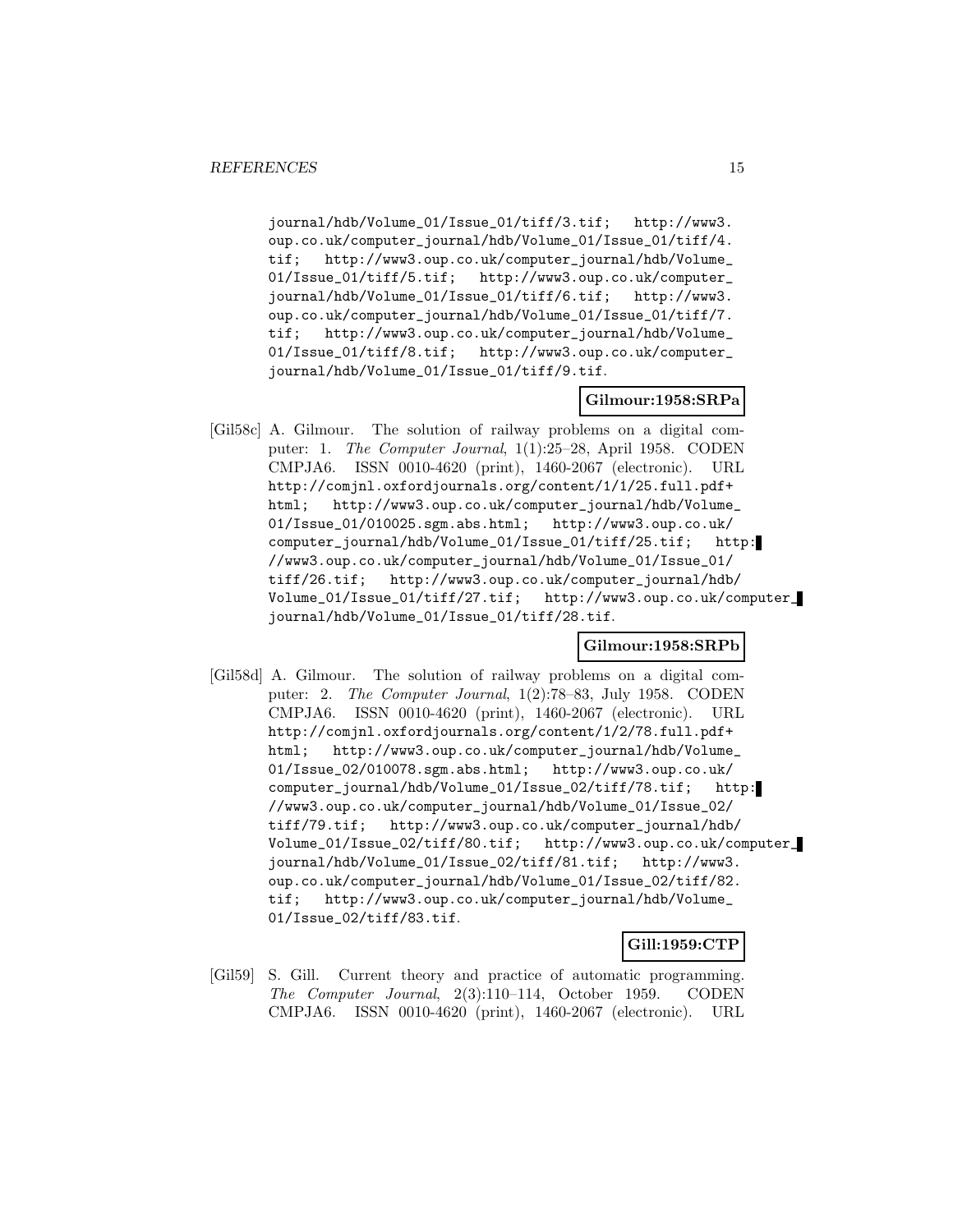http://comjnl.oxfordjournals.org/content/2/3/110.full.pdf+ html; http://www3.oup.co.uk/computer\_journal/hdb/Volume\_ 02/Issue\_03/020110.sgm.abs.html; http://www3.oup.co.uk/ computer\_journal/hdb/Volume\_02/Issue\_03/tiff/110.tif; http: //www3.oup.co.uk/computer\_journal/hdb/Volume\_02/Issue\_03/ tiff/111.tif; http://www3.oup.co.uk/computer\_journal/hdb/ Volume\_02/Issue\_03/tiff/112.tif; http://www3.oup.co.uk/ computer\_journal/hdb/Volume\_02/Issue\_03/tiff/113.tif; http: //www3.oup.co.uk/computer\_journal/hdb/Volume\_02/Issue\_03/ tiff/114.tif.

# **Goldsmith:1959:SAC**

[Gol59] J. A. Goldsmith. The state of the art — (a) Commercial computers in Britain, June 1959. The Computer Journal, 2(3):97– 99, October 1959. CODEN CMPJA6. ISSN 0010-4620 (print), 1460-2067 (electronic). URL http://comjnl.oxfordjournals. org/content/2/3/97.full.pdf+html; http://www3.oup.co.uk/ computer\_journal/hdb/Volume\_02/Issue\_03/020097.sgm.abs.html; http://www3.oup.co.uk/computer\_journal/hdb/Volume\_02/Issue\_ 03/tiff/97.tif; http://www3.oup.co.uk/computer\_journal/ hdb/Volume\_02/Issue\_03/tiff/98.tif; http://www3.oup.co. uk/computer\_journal/hdb/Volume\_02/Issue\_03/tiff/99.tif.

**Gower:1958:NIM**

[Gow58] J. C. Gower. A note on an iterative method for root extraction. The Computer Journal, 1(3):142–143, October 1958. CODEN CMPJA6. ISSN 0010-4620 (print), 1460-2067 (electronic). URL http://comjnl.oxfordjournals.org/content/1/3/142.full.pdf+ html; http://www3.oup.co.uk/computer\_journal/hdb/Volume\_ 01/Issue\_03/010142.sgm.abs.html; http://www3.oup.co.uk/ computer\_journal/hdb/Volume\_01/Issue\_03/tiff/142.tif; http: //www3.oup.co.uk/computer\_journal/hdb/Volume\_01/Issue\_03/ tiff/143.tif.

#### **Griffiths:1959:SEU**

[Gri59] G. B. Griffiths. Symposium on experiences with the use of magnetic tape — 1: magnetic tapes on a Ferranti Pegasus. The Computer Journal, 2(3):118–119, October 1959. CODEN CM-PJA6. ISSN 0010-4620 (print), 1460-2067 (electronic). URL http://comjnl.oxfordjournals.org/content/2/3/118.full.pdf+ html; http://www3.oup.co.uk/computer\_journal/hdb/Volume\_ 02/Issue\_03/020118.sgm.abs.html; http://www3.oup.co.uk/ computer\_journal/hdb/Volume\_02/Issue\_03/tiff/118.tif; http: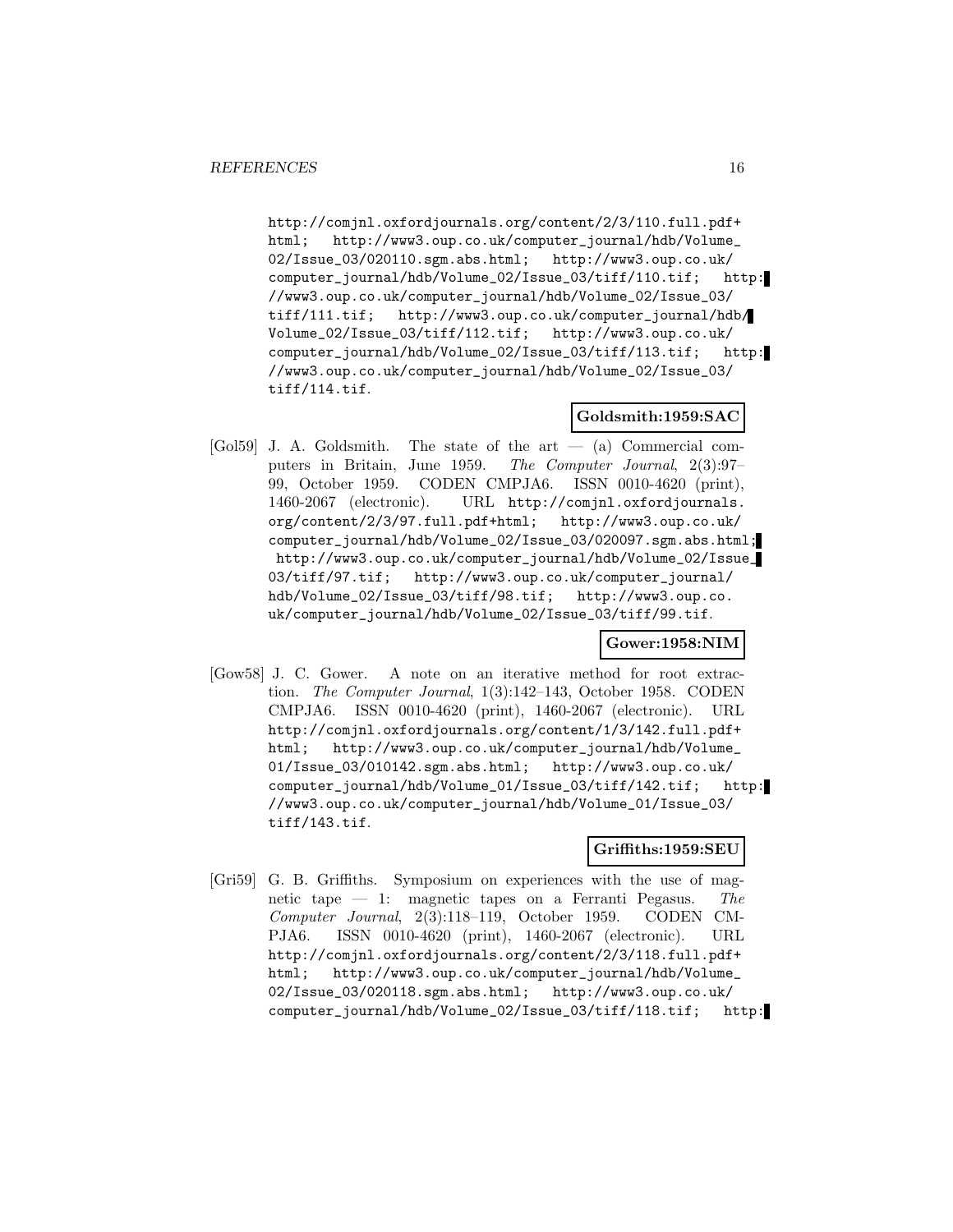//www3.oup.co.uk/computer\_journal/hdb/Volume\_02/Issue\_03/ tiff/119.tif.

## **Harper:1959:CAC**

[Har59a] C. H. D. Harper. Conference on Automatic Computing and Data Processing in Australia. The Computer Journal, 2(3):104, ???? 1959. CODEN CMPJA6. ISSN 0010-4620 (print), 1460-2067 (electronic). URL http://comjnl.oxfordjournals.org/content/2/3/104.full. pdf+html.

## **Harrison:1959:SHS**

[Har59b] J. M. Harrison. Some helicopter simulation studies. The Computer Journal, 2(1):10–23, April 1959. CODEN CMPJA6. ISSN 0010-4620 (print), 1460-2067 (electronic). URL http://comjnl. oxfordjournals.org/content/2/1/10.full.pdf+html; http:// www3.oup.co.uk/computer\_journal/hdb/Volume\_02/Issue\_01/020010. sgm.abs.html; http://www3.oup.co.uk/computer\_journal/hdb/ Volume\_02/Issue\_01/tiff/10.tif; http://www3.oup.co.uk/computer\_ journal/hdb/Volume\_02/Issue\_01/tiff/11.tif; http://www3. oup.co.uk/computer\_journal/hdb/Volume\_02/Issue\_01/tiff/12. tif; http://www3.oup.co.uk/computer\_journal/hdb/Volume\_ 02/Issue\_01/tiff/13.tif; http://www3.oup.co.uk/computer\_ journal/hdb/Volume\_02/Issue\_01/tiff/14.tif; http://www3. oup.co.uk/computer\_journal/hdb/Volume\_02/Issue\_01/tiff/15. tif; http://www3.oup.co.uk/computer\_journal/hdb/Volume\_ 02/Issue\_01/tiff/16.tif; http://www3.oup.co.uk/computer\_ journal/hdb/Volume\_02/Issue\_01/tiff/17.tif; http://www3. oup.co.uk/computer\_journal/hdb/Volume\_02/Issue\_01/tiff/18. tif; http://www3.oup.co.uk/computer\_journal/hdb/Volume\_ 02/Issue\_01/tiff/19.tif; http://www3.oup.co.uk/computer\_ journal/hdb/Volume\_02/Issue\_01/tiff/20.tif; http://www3. oup.co.uk/computer\_journal/hdb/Volume\_02/Issue\_01/tiff/21. tif; http://www3.oup.co.uk/computer\_journal/hdb/Volume\_ 02/Issue\_01/tiff/22.tif; http://www3.oup.co.uk/computer\_ journal/hdb/Volume\_02/Issue\_01/tiff/23.tif.

## **Hollingdale:1958:ACWa**

[HB58a] S. H. Hollingdale and M. M. Barritt. An application of a computer to wind tunnel design: 1. The Computer Journal, 1(1): 42–47, April 1958. CODEN CMPJA6. ISSN 0010-4620 (print), 1460-2067 (electronic). URL http://comjnl.oxfordjournals. org/content/1/1/42.full.pdf+html; http://www3.oup.co.uk/ computer\_journal/hdb/Volume\_01/Issue\_01/010042.sgm.abs.html;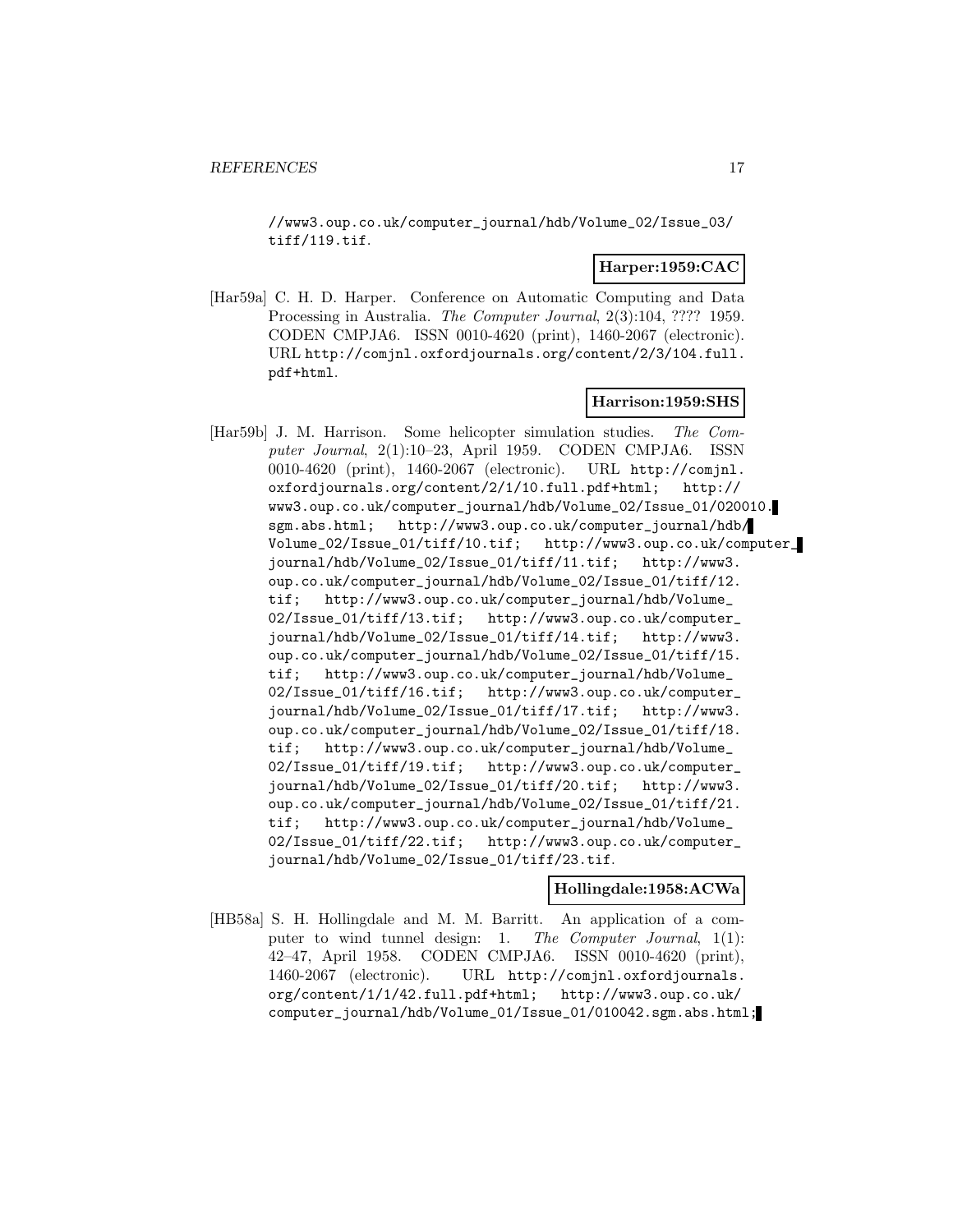http://www3.oup.co.uk/computer\_journal/hdb/Volume\_01/Issue\_ 01/tiff/42.tif; http://www3.oup.co.uk/computer\_journal/ hdb/Volume\_01/Issue\_01/tiff/43.tif; http://www3.oup.co. uk/computer\_journal/hdb/Volume\_01/Issue\_01/tiff/44.tif; http://www3.oup.co.uk/computer\_journal/hdb/Volume\_01/Issue\_ 01/tiff/45.tif; http://www3.oup.co.uk/computer\_journal/ hdb/Volume\_01/Issue\_01/tiff/46.tif; http://www3.oup.co. uk/computer\_journal/hdb/Volume\_01/Issue\_01/tiff/47.tif.

## **Hollingdale:1958:ACWb**

[HB58b] S. H. Hollingdale and M. M. Barritt. An application of a computer to wind tunnel design: 2. The Computer Journal, 1(2): 64–68, July 1958. CODEN CMPJA6. ISSN 0010-4620 (print), 1460-2067 (electronic). URL http://comjnl.oxfordjournals. org/content/1/2/64.full.pdf+html; http://www3.oup.co.uk/ computer\_journal/hdb/Volume\_01/Issue\_02/010064.sgm.abs.html; http://www3.oup.co.uk/computer\_journal/hdb/Volume\_01/Issue\_ 02/tiff/64.tif; http://www3.oup.co.uk/computer\_journal/ hdb/Volume\_01/Issue\_02/tiff/65.tif; http://www3.oup.co. uk/computer\_journal/hdb/Volume\_01/Issue\_02/tiff/66.tif; http://www3.oup.co.uk/computer\_journal/hdb/Volume\_01/Issue\_ 02/tiff/67.tif; http://www3.oup.co.uk/computer\_journal/ hdb/Volume\_01/Issue\_02/tiff/68.tif.

#### **Hemy:1959:SAC**

[HK59] D. C. Hemy and W. J. Kease. The study of the application of a computer to production control. The Computer Journal, 2(1): 24–38, April 1959. CODEN CMPJA6. ISSN 0010-4620 (print), 1460-2067 (electronic). URL http://comjnl.oxfordjournals. org/content/2/1/24.full.pdf+html; http://www3.oup.co.uk/ computer\_journal/hdb/Volume\_02/Issue\_01/020024.sgm.abs.html; http://www3.oup.co.uk/computer\_journal/hdb/Volume\_02/Issue\_ 01/tiff/24.tif; http://www3.oup.co.uk/computer\_journal/ hdb/Volume\_02/Issue\_01/tiff/25.tif; http://www3.oup.co. uk/computer\_journal/hdb/Volume\_02/Issue\_01/tiff/26.tif; http://www3.oup.co.uk/computer\_journal/hdb/Volume\_02/Issue\_ 01/tiff/27.tif; http://www3.oup.co.uk/computer\_journal/ hdb/Volume\_02/Issue\_01/tiff/28.tif; http://www3.oup.co. uk/computer\_journal/hdb/Volume\_02/Issue\_01/tiff/29.tif; http://www3.oup.co.uk/computer\_journal/hdb/Volume\_02/Issue\_ 01/tiff/30.tif; http://www3.oup.co.uk/computer\_journal/ hdb/Volume\_02/Issue\_01/tiff/31.tif; http://www3.oup.co. uk/computer\_journal/hdb/Volume\_02/Issue\_01/tiff/32.tif;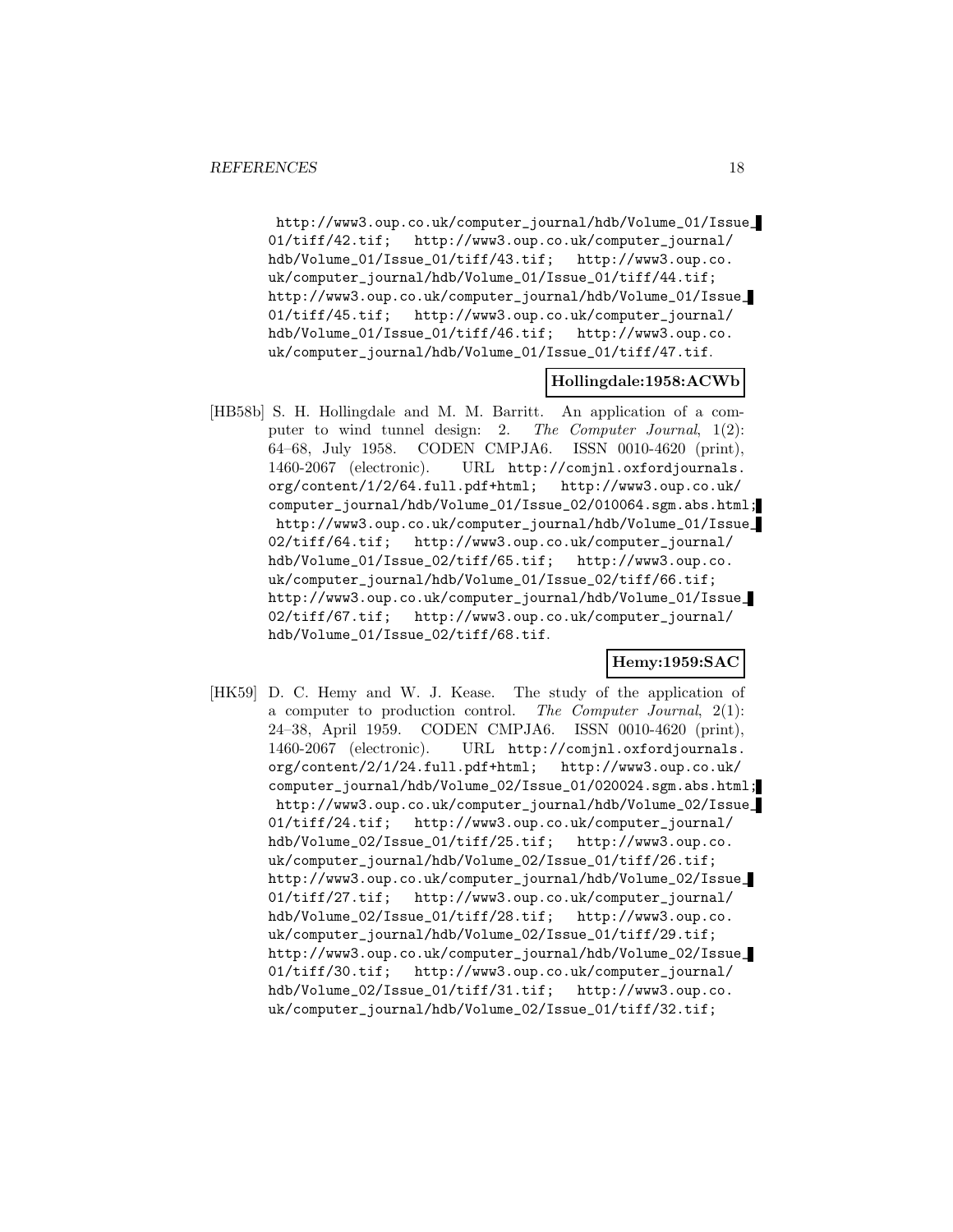http://www3.oup.co.uk/computer\_journal/hdb/Volume\_02/Issue\_ 01/tiff/33.tif; http://www3.oup.co.uk/computer\_journal/ hdb/Volume\_02/Issue\_01/tiff/34.tif; http://www3.oup.co. uk/computer\_journal/hdb/Volume\_02/Issue\_01/tiff/35.tif; http://www3.oup.co.uk/computer\_journal/hdb/Volume\_02/Issue\_ 01/tiff/36.tif; http://www3.oup.co.uk/computer\_journal/ hdb/Volume\_02/Issue\_01/tiff/37.tif; http://www3.oup.co. uk/computer\_journal/hdb/Volume\_02/Issue\_01/tiff/38.tif.

## **Howell:1959:NPT**

[How59] K. M. Howell. A new programming technique for rational fractions. The Computer Journal, 1(4):176–178, January 1959. CO-DEN CMPJA6. ISSN 0010-4620 (print), 1460-2067 (electronic). URL http://comjnl.oxfordjournals.org/content/1/4/176.full.pdf+ html; http://www3.oup.co.uk/computer\_journal/hdb/Volume\_ 01/Issue\_04/010176.sgm.abs.html; http://www3.oup.co.uk/ computer\_journal/hdb/Volume\_01/Issue\_04/tiff/176.tif; http: //www3.oup.co.uk/computer\_journal/hdb/Volume\_01/Issue\_04/ tiff/177.tif; http://www3.oup.co.uk/computer\_journal/hdb/ Volume\_01/Issue\_04/tiff/178.tif.

#### **Hunt:1959:FPD**

[Hun59] P. M. Hunt. The Ferranti Perseus data-processing system. The Computer Journal, 2(2):68–75, July 1959. CODEN CMPJA6. ISSN 0010-4620 (print), 1460-2067 (electronic). URL http://comjnl. oxfordjournals.org/content/2/2/68.full.pdf+html; http:// www3.oup.co.uk/computer\_journal/hdb/Volume\_02/Issue\_02/020068. sgm.abs.html; http://www3.oup.co.uk/computer\_journal/hdb/ Volume\_02/Issue\_02/tiff/68.tif; http://www3.oup.co.uk/computer\_ journal/hdb/Volume\_02/Issue\_02/tiff/69.tif; http://www3. oup.co.uk/computer\_journal/hdb/Volume\_02/Issue\_02/tiff/70. tif; http://www3.oup.co.uk/computer\_journal/hdb/Volume\_ 02/Issue\_02/tiff/71.tif; http://www3.oup.co.uk/computer\_ journal/hdb/Volume\_02/Issue\_02/tiff/72.tif; http://www3. oup.co.uk/computer\_journal/hdb/Volume\_02/Issue\_02/tiff/73. tif; http://www3.oup.co.uk/computer\_journal/hdb/Volume\_ 02/Issue\_02/tiff/74.tif; http://www3.oup.co.uk/computer\_ journal/hdb/Volume\_02/Issue\_02/tiff/75.tif.

#### **Jones:1959:CSM**

[JD59] R. W. Jones and A. S. Douglas. Correspondence: Sorting by merging. The Computer Journal, 2(2):95–96, July 1959. CODEN CMPJA6. ISSN 0010-4620 (print), 1460-2067 (electronic). URL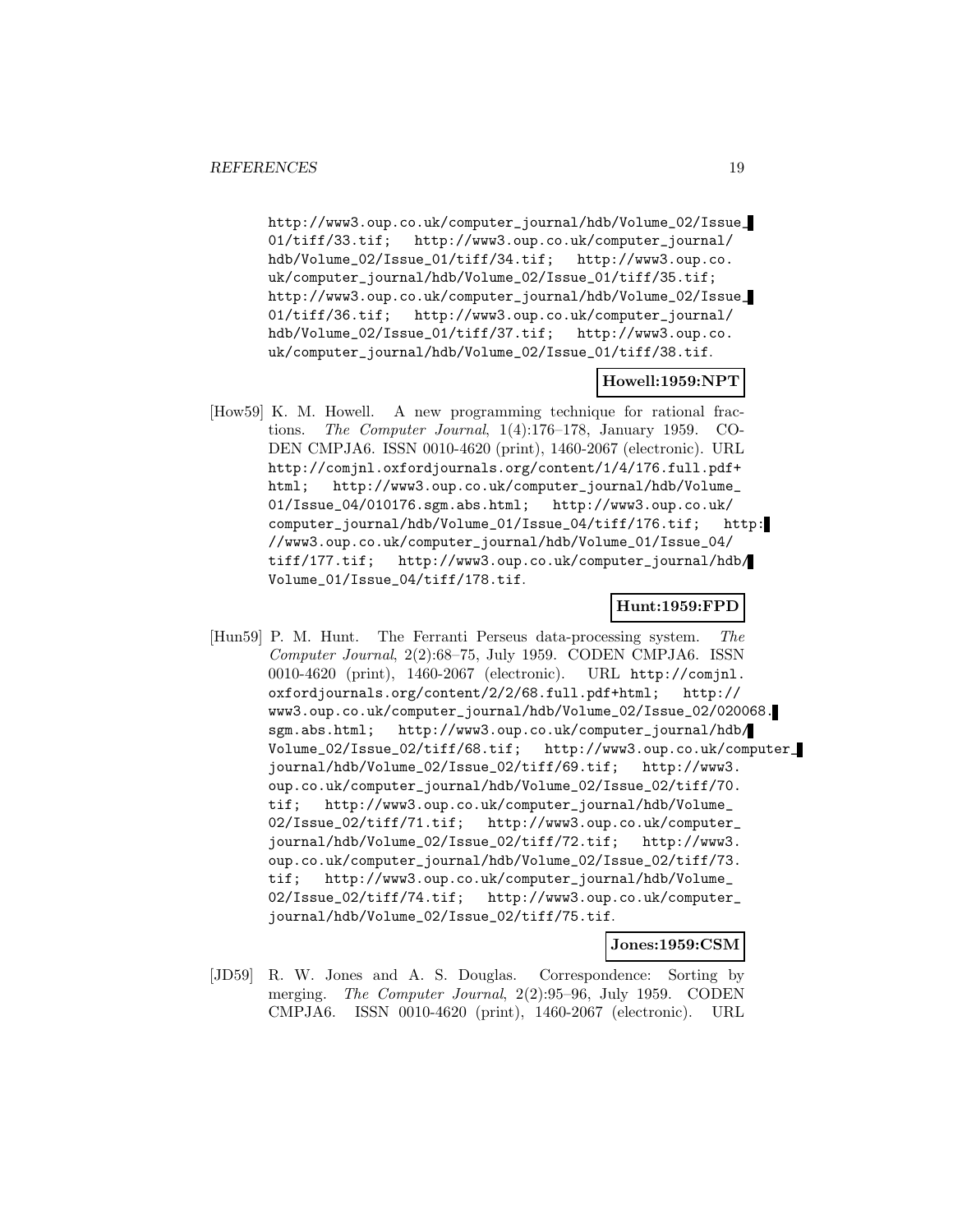http://comjnl.oxfordjournals.org/content/2/2/95.full.pdf+ html; http://www3.oup.co.uk/computer\_journal/hdb/Volume\_ 02/Issue\_02/tiff/95.tif; http://www3.oup.co.uk/computer\_ journal/hdb/Volume\_02/Issue\_02/tiff/96.tif.

#### **Livesey:1959:SEU**

[Liv59] P. B. Livesey. Symposium on experiences with the use of magnetic tape — 2: magnetic films on a National-Elliott 405. The Computer Journal, 2(3):120–121, October 1959. CODEN CM-PJA6. ISSN 0010-4620 (print), 1460-2067 (electronic). URL http://comjnl.oxfordjournals.org/content/2/3/120.full.pdf+ html; http://www3.oup.co.uk/computer\_journal/hdb/Volume\_ 02/Issue\_03/020120.sgm.abs.html; http://www3.oup.co.uk/ computer\_journal/hdb/Volume\_02/Issue\_03/tiff/120.tif; http: //www3.oup.co.uk/computer\_journal/hdb/Volume\_02/Issue\_03/ tiff/121.tif.

#### **Loopstra:1959:XC**

[Loo59] B. J. Loopstra. The X-1 computer. The Computer Journal, 2(1): 39–43, April 1959. CODEN CMPJA6. ISSN 0010-4620 (print), 1460-2067 (electronic). URL http://comjnl.oxfordjournals. org/content/2/1/39.full.pdf+html; http://www3.oup.co.uk/ computer\_journal/hdb/Volume\_02/Issue\_01/020039.sgm.abs.html; http://www3.oup.co.uk/computer\_journal/hdb/Volume\_02/Issue\_ 01/tiff/39.tif; http://www3.oup.co.uk/computer\_journal/ hdb/Volume\_02/Issue\_01/tiff/40.tif; http://www3.oup.co. uk/computer\_journal/hdb/Volume\_02/Issue\_01/tiff/41.tif; http://www3.oup.co.uk/computer\_journal/hdb/Volume\_02/Issue\_ 01/tiff/42.tif; http://www3.oup.co.uk/computer\_journal/ hdb/Volume\_02/Issue\_01/tiff/43.tif.

## **Mallinson:1959:PLA**

[Mal59] C. W. Mallinson. Problems of local authorities in data processing. The Computer Journal, 2(3):105–107, October 1959. CODEN CMPJA6. ISSN 0010-4620 (print), 1460-2067 (electronic). URL http://comjnl.oxfordjournals.org/content/2/3/105.full.pdf+ html; http://www3.oup.co.uk/computer\_journal/hdb/Volume\_ 02/Issue\_03/020105.sgm.abs.html; http://www3.oup.co.uk/ computer\_journal/hdb/Volume\_02/Issue\_03/tiff/105.tif; http: //www3.oup.co.uk/computer\_journal/hdb/Volume\_02/Issue\_03/ tiff/106.tif; http://www3.oup.co.uk/computer\_journal/hdb/ Volume\_02/Issue\_03/tiff/107.tif.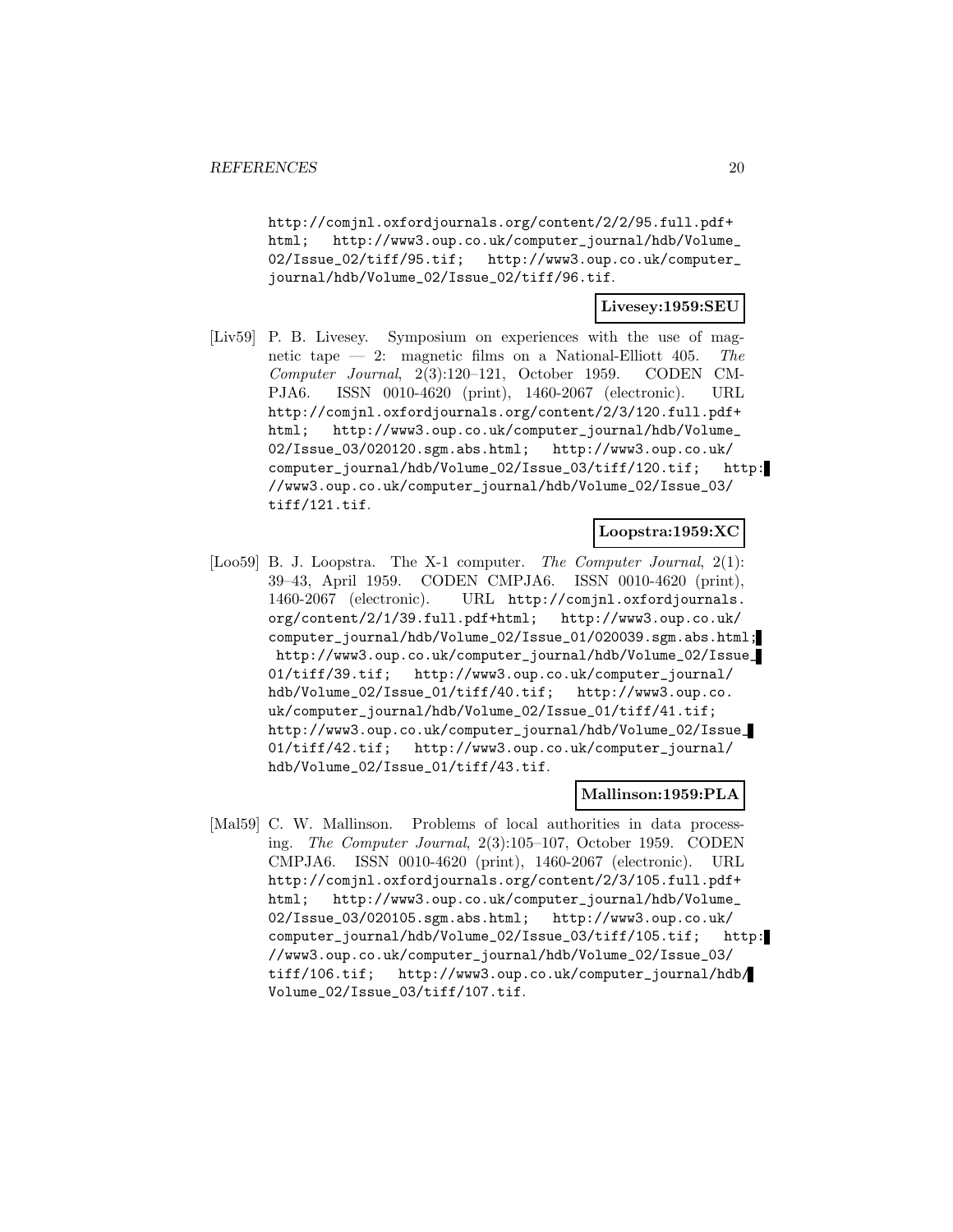#### **Martin:1958:RKM**

[Mar58] D. W. Martin. Runge–Kutta methods for integrating differential equations on high speed digital computers. The Computer Journal, 1(3):118–123, October 1958. CODEN CMPJA6. ISSN 0010-4620 (print), 1460-2067 (electronic). URL http://comjnl. oxfordjournals.org/content/1/3/118.full.pdf+html; http: //www3.oup.co.uk/computer\_journal/hdb/Volume\_01/Issue\_03/ 010118.sgm.abs.html; http://www3.oup.co.uk/computer\_journal/ hdb/Volume\_01/Issue\_03/tiff/118.tif; http://www3.oup.co. uk/computer\_journal/hdb/Volume\_01/Issue\_03/tiff/119.tif; http://www3.oup.co.uk/computer\_journal/hdb/Volume\_01/Issue\_ 03/tiff/120.tif; http://www3.oup.co.uk/computer\_journal/ hdb/Volume\_01/Issue\_03/tiff/121.tif; http://www3.oup.co. uk/computer\_journal/hdb/Volume\_01/Issue\_03/tiff/122.tif; http://www3.oup.co.uk/computer\_journal/hdb/Volume\_01/Issue\_ 03/tiff/123.tif.

## **Moorhead:1959:ARA**

[Moo59] W. G. Moorhead. Aircraft route analysis on a digital computer. The Computer Journal, 1(4):160–162, January 1959. CODEN CM-PJA6. ISSN 0010-4620 (print), 1460-2067 (electronic). URL http://comjnl.oxfordjournals.org/content/1/4/160.full.pdf+ html; http://www3.oup.co.uk/computer\_journal/hdb/Volume\_ 01/Issue\_04/010160.sgm.abs.html; http://www3.oup.co.uk/ computer\_journal/hdb/Volume\_01/Issue\_04/tiff/160.tif; http: //www3.oup.co.uk/computer\_journal/hdb/Volume\_01/Issue\_04/ tiff/161.tif; http://www3.oup.co.uk/computer\_journal/hdb/ Volume\_01/Issue\_04/tiff/162.tif.

#### **Muir:1958:ASF**

[Mui58] A. Muir. Automatic sales forecasting. The Computer Journal, 1(3):113–116, October 1958. CODEN CMPJA6. ISSN 0010-4620 (print), 1460-2067 (electronic). URL http://comjnl. oxfordjournals.org/content/1/3/113.full.pdf+html; http: //www3.oup.co.uk/computer\_journal/hdb/Volume\_01/Issue\_03/ 010113.sgm.abs.html; http://www3.oup.co.uk/computer\_journal/ hdb/Volume\_01/Issue\_03/tiff/113.tif; http://www3.oup.co. uk/computer\_journal/hdb/Volume\_01/Issue\_03/tiff/114.tif; http://www3.oup.co.uk/computer\_journal/hdb/Volume\_01/Issue\_ 03/tiff/115.tif; http://www3.oup.co.uk/computer\_journal/ hdb/Volume\_01/Issue\_03/tiff/116.tif.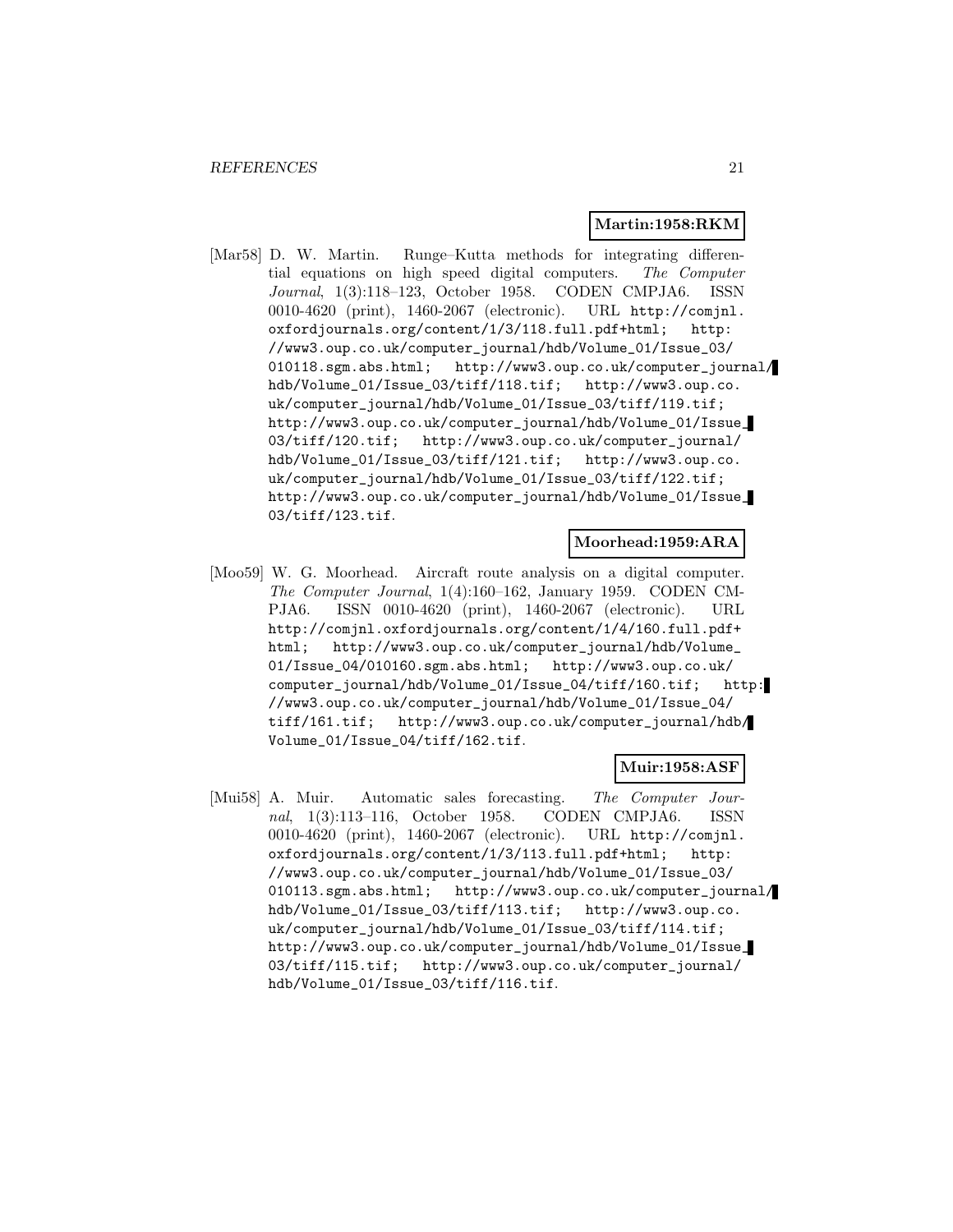#### **Musk:1959:MCS**

[Mus59] F. I. Musk. A Monte Carlo simulation of a production planning problem. The Computer Journal, 2(2):90–94, July 1959. CODEN CMPJA6. ISSN 0010-4620 (print), 1460-2067 (electronic). URL http://comjnl.oxfordjournals.org/content/2/2/90.full.pdf+ html; http://www3.oup.co.uk/computer\_journal/hdb/Volume\_ 02/Issue\_02/020090.sgm.abs.html; http://www3.oup.co.uk/ computer\_journal/hdb/Volume\_02/Issue\_02/tiff/90.tif; http: //www3.oup.co.uk/computer\_journal/hdb/Volume\_02/Issue\_02/ tiff/91.tif; http://www3.oup.co.uk/computer\_journal/hdb/ Volume\_02/Issue\_02/tiff/92.tif; http://www3.oup.co.uk/computer\_ journal/hdb/Volume\_02/Issue\_02/tiff/93.tif; http://www3. oup.co.uk/computer\_journal/hdb/Volume\_02/Issue\_02/tiff/94. tif.

**Neate:1959:SMS**

[ND59] R. Neate and W. J. Dacey. A simulation of melting shop operations. The Computer Journal, 2(2):59–67, July 1959. CODEN CMPJA6. ISSN 0010-4620 (print), 1460-2067 (electronic). URL http://comjnl.oxfordjournals.org/content/2/2/59.full.pdf+ html; http://www3.oup.co.uk/computer\_journal/hdb/Volume\_ 02/Issue\_02/020059.sgm.abs.html; http://www3.oup.co.uk/ computer\_journal/hdb/Volume\_02/Issue\_02/tiff/59.tif; http: //www3.oup.co.uk/computer\_journal/hdb/Volume\_02/Issue\_02/ tiff/60.tif; http://www3.oup.co.uk/computer\_journal/hdb/ Volume\_02/Issue\_02/tiff/61.tif; http://www3.oup.co.uk/computer\_ journal/hdb/Volume\_02/Issue\_02/tiff/62.tif; http://www3. oup.co.uk/computer\_journal/hdb/Volume\_02/Issue\_02/tiff/63. tif; http://www3.oup.co.uk/computer\_journal/hdb/Volume\_ 02/Issue\_02/tiff/64.tif; http://www3.oup.co.uk/computer\_ journal/hdb/Volume\_02/Issue\_02/tiff/65.tif; http://www3. oup.co.uk/computer\_journal/hdb/Volume\_02/Issue\_02/tiff/66. tif; http://www3.oup.co.uk/computer\_journal/hdb/Volume\_ 02/Issue\_02/tiff/67.tif.

**OBeirne:1959:CGG**

[O'B59a] Thos. H. O'Beirne. Correspondence: Gray or gros? The Computer Journal, 2(2):96, July 1959. CODEN CMPJA6. ISSN 0010- 4620 (print), 1460-2067 (electronic). URL http://www3.oup.co.uk/ computer\_journal/hdb/Volume\_02/Issue\_02/tiff/96.tif.

## **OBeirne:1959:GG**

[O'B59b] Thos. H. O'Beirne. Gray or gros? The Computer Journal, 2(2):96,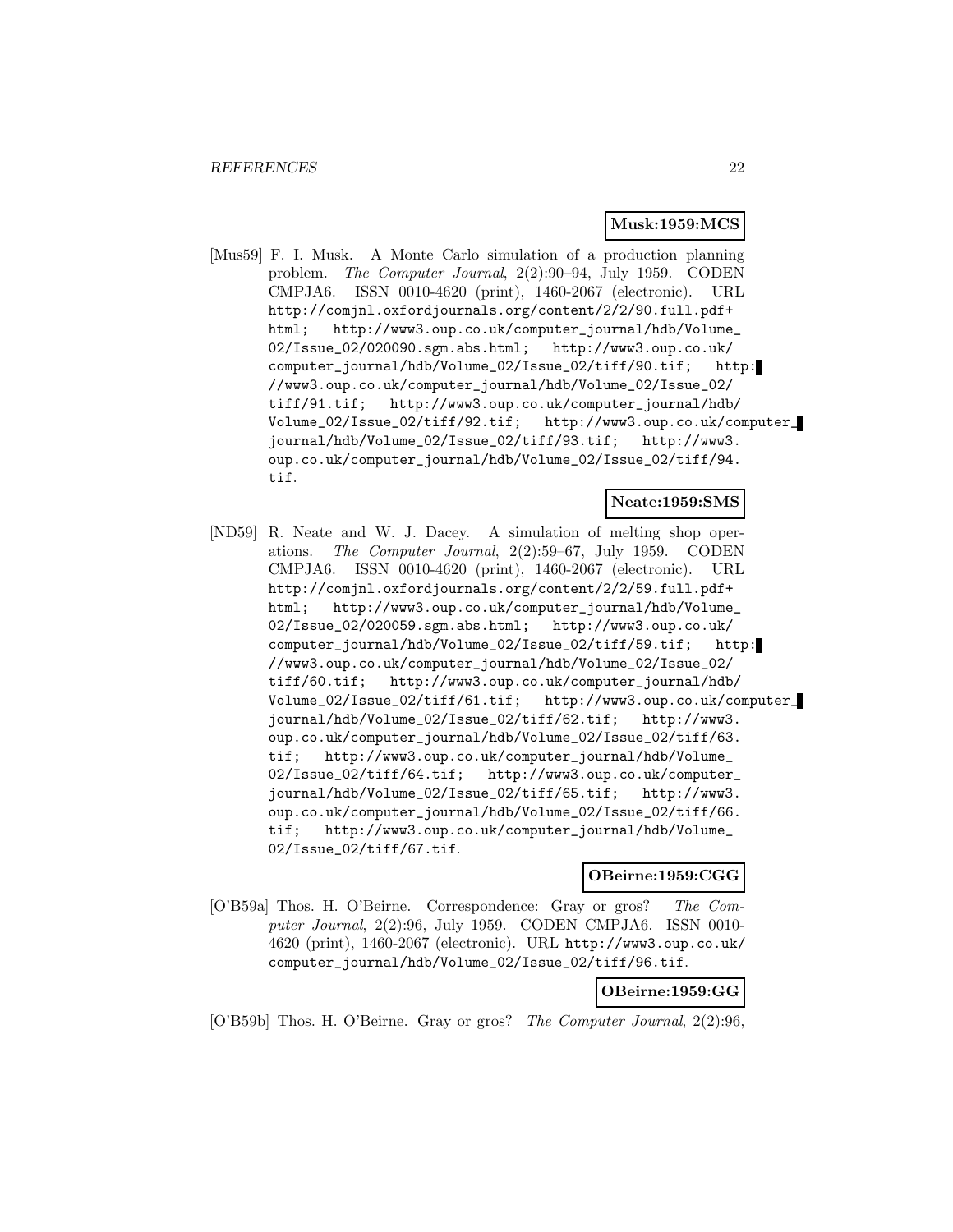???? 1959. CODEN CMPJA6. ISSN 0010-4620 (print), 1460-2067 (electronic). URL http://comjnl.oxfordjournals.org/content/2/ 2/96.full.pdf+html.

## **OBrien:1959:NDF**

[O'B59c] J. P. O'Brien. Note on decomposition into first order of multi-order linear differential equations with constant coefficients. The Computer Journal, 2(3):144, October 1959. CODEN CMPJA6. ISSN 0010-4620 (print), 1460-2067 (electronic). URL http://comjnl. oxfordjournals.org/content/2/3/144.full.pdf+html; http: //www3.oup.co.uk/computer\_journal/hdb/Volume\_02/Issue\_03/ 020144.sgm.abs.html; http://www3.oup.co.uk/computer\_journal/ hdb/Volume\_02/Issue\_03/tiff/144.tif.

## **Page:1958:NR**

[Pag58] E. S. Page. A note on round-off. The Computer Journal, 1 (1):10, April 1958. CODEN CMPJA6. ISSN 0010-4620 (print), 1460-2067 (electronic). URL http://comjnl.oxfordjournals. org/content/1/1/10.full.pdf+html; http://www3.oup.co.uk/ computer\_journal/hdb/Volume\_01/Issue\_01/010011.sgm.abs.html; http://www3.oup.co.uk/computer\_journal/hdb/Volume\_01/Issue\_ 01/tiff/10.tif.

## **Richens:1958:IMT**

[Ric58] R. H. Richens. Interlingual machine translation. The Computer Journal, 1(3):144–147, October 1958. CODEN CMPJA6. ISSN 0010-4620 (print), 1460-2067 (electronic). URL http://comjnl. oxfordjournals.org/content/1/3/144.full.pdf+html; http: //www3.oup.co.uk/computer\_journal/hdb/Volume\_01/Issue\_03/ 010144.sgm.abs.html; http://www3.oup.co.uk/computer\_journal/ hdb/Volume\_01/Issue\_03/tiff/144.tif; http://www3.oup.co. uk/computer\_journal/hdb/Volume\_01/Issue\_03/tiff/145.tif; http://www3.oup.co.uk/computer\_journal/hdb/Volume\_01/Issue\_ 03/tiff/146.tif; http://www3.oup.co.uk/computer\_journal/ hdb/Volume\_01/Issue\_03/tiff/147.tif.

## **Robinson:1959:DIP**

[Rob59] C. Robinson. DEUCE interpretive programs. The Computer Journal, 1(4):172–176, January 1959. CODEN CMPJA6. ISSN 0010-4620 (print), 1460-2067 (electronic). URL http://comjnl. oxfordjournals.org/content/1/4/172.full.pdf+html; http: //www3.oup.co.uk/computer\_journal/hdb/Volume\_01/Issue\_04/ 010172.sgm.abs.html; http://www3.oup.co.uk/computer\_journal/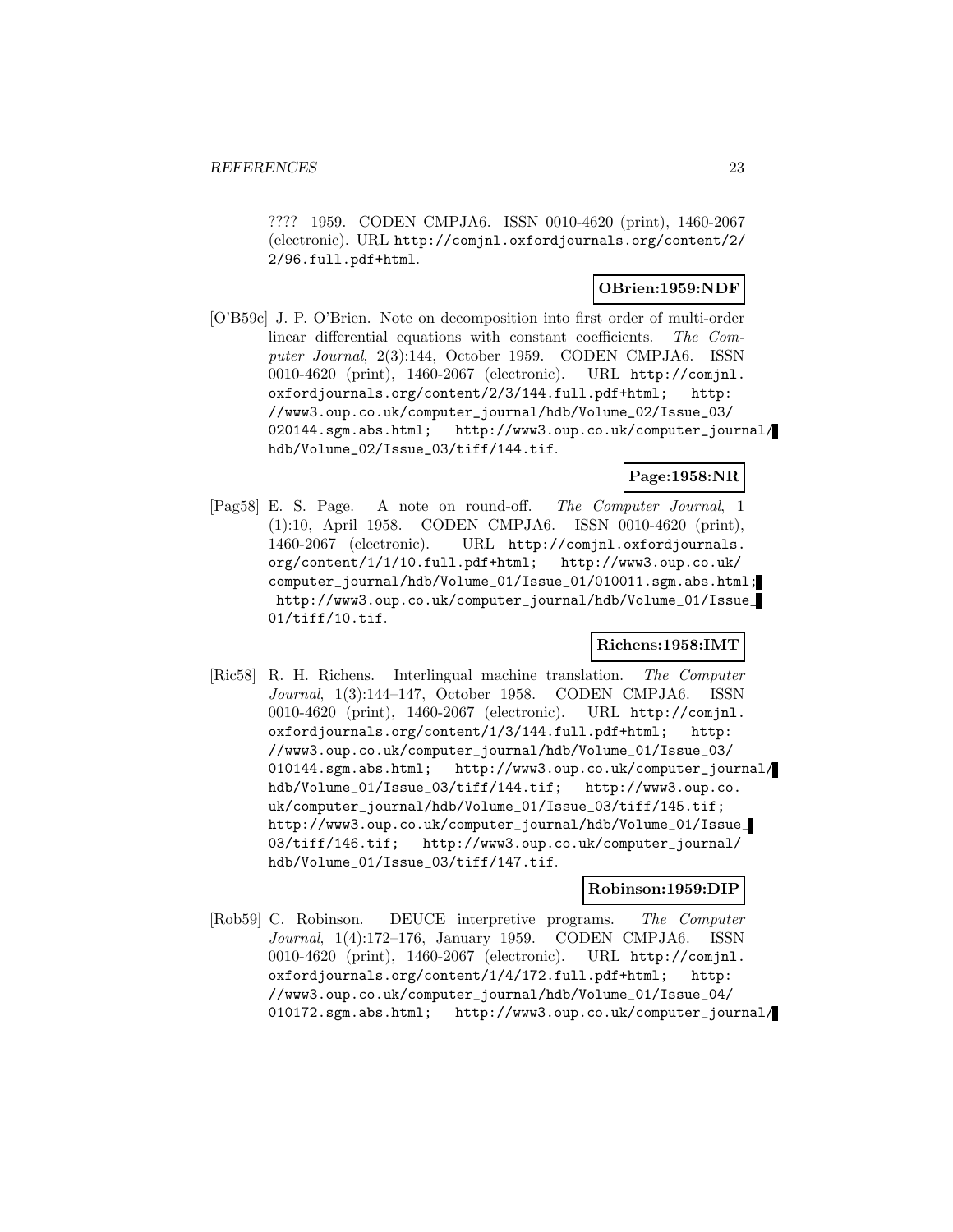hdb/Volume\_01/Issue\_04/tiff/172.tif; http://www3.oup.co. uk/computer\_journal/hdb/Volume\_01/Issue\_04/tiff/173.tif; http://www3.oup.co.uk/computer\_journal/hdb/Volume\_01/Issue\_ 04/tiff/174.tif; http://www3.oup.co.uk/computer\_journal/ hdb/Volume\_01/Issue\_04/tiff/175.tif; http://www3.oup.co. uk/computer\_journal/hdb/Volume\_01/Issue\_04/tiff/176.tif.

#### **Shackleton:1958:MWS**

[Sha58] P. Shackleton. A model for weekly shop loading. The Computer Journal, 1(2):87–89, July 1958. CODEN CMPJA6. ISSN 0010-4620 (print), 1460-2067 (electronic). URL http://comjnl.oxfordjournals. org/content/1/2/87.full.pdf+html; http://www3.oup.co.uk/ computer\_journal/hdb/Volume\_01/Issue\_02/010087.sgm.abs.html; http://www3.oup.co.uk/computer\_journal/hdb/Volume\_01/Issue\_ 02/tiff/87.tif; http://www3.oup.co.uk/computer\_journal/ hdb/Volume\_01/Issue\_02/tiff/88.tif; http://www3.oup.co. uk/computer\_journal/hdb/Volume\_01/Issue\_02/tiff/89.tif.

#### **Strachey:1959:TSR**

[Str59] C. Strachey. On taking the square root of a complex number. The Computer Journal, 2(2):89, July 1959. CODEN CM-PJA6. ISSN 0010-4620 (print), 1460-2067 (electronic). URL http://comjnl.oxfordjournals.org/content/2/2/89.full.pdf+ html; http://www3.oup.co.uk/computer\_journal/hdb/Volume\_ 02/Issue\_02/020089.sgm.abs.html; http://www3.oup.co.uk/ computer\_journal/hdb/Volume\_02/Issue\_02/tiff/89.tif.

## **Takahashi:1959:DJD**

[Tak59] S. Takahashi. Development of Japanese digital computers. The Computer Journal, 2(3):122–129, October 1959. CODEN CM-PJA6. ISSN 0010-4620 (print), 1460-2067 (electronic). URL http://comjnl.oxfordjournals.org/content/2/3/122.full.pdf+ html; http://www3.oup.co.uk/computer\_journal/hdb/Volume\_ 02/Issue\_03/020122.sgm.abs.html; http://www3.oup.co.uk/ computer\_journal/hdb/Volume\_02/Issue\_03/tiff/122.tif; http: //www3.oup.co.uk/computer\_journal/hdb/Volume\_02/Issue\_03/ tiff/123.tif; http://www3.oup.co.uk/computer\_journal/hdb/ Volume\_02/Issue\_03/tiff/124.tif; http://www3.oup.co.uk/ computer\_journal/hdb/Volume\_02/Issue\_03/tiff/125.tif; http: //www3.oup.co.uk/computer\_journal/hdb/Volume\_02/Issue\_03/ tiff/126.tif; http://www3.oup.co.uk/computer\_journal/hdb/ Volume\_02/Issue\_03/tiff/127.tif; http://www3.oup.co.uk/ computer\_journal/hdb/Volume\_02/Issue\_03/tiff/128.tif; http: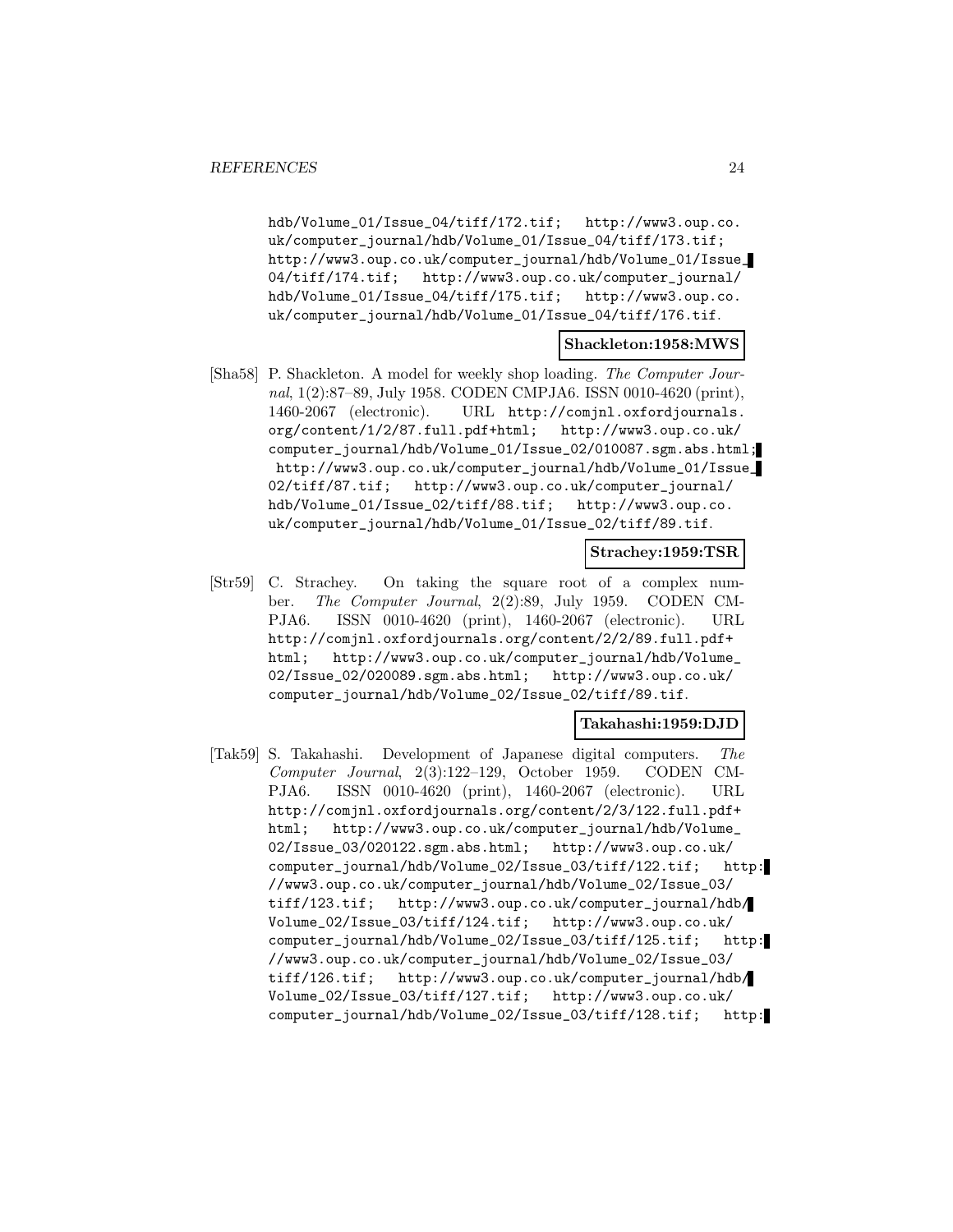//www3.oup.co.uk/computer\_journal/hdb/Volume\_02/Issue\_03/ tiff/129.tif.

#### **ofHalsbury:1959:TYC**

[The59] The Rt. Hon. The Earl of Halsbury. Ten years of computer development. The Computer Journal, 1(4):153–159, January 1959. CO-DEN CMPJA6. ISSN 0010-4620 (print), 1460-2067 (electronic). URL http://comjnl.oxfordjournals.org/content/1/4/153.full.pdf+ html; http://www3.oup.co.uk/computer\_journal/hdb/Volume\_ 01/Issue\_04/010153.sgm.abs.html; http://www3.oup.co.uk/ computer\_journal/hdb/Volume\_01/Issue\_04/tiff/153.tif; http: //www3.oup.co.uk/computer\_journal/hdb/Volume\_01/Issue\_04/ tiff/154.tif; http://www3.oup.co.uk/computer\_journal/hdb/ Volume\_01/Issue\_04/tiff/155.tif; http://www3.oup.co.uk/ computer\_journal/hdb/Volume\_01/Issue\_04/tiff/156.tif; http: //www3.oup.co.uk/computer\_journal/hdb/Volume\_01/Issue\_04/ tiff/157.tif; http://www3.oup.co.uk/computer\_journal/hdb/ Volume\_01/Issue\_04/tiff/158.tif; http://www3.oup.co.uk/ computer\_journal/hdb/Volume\_01/Issue\_04/tiff/159.tif.

## **Thompson:1958:FYA**

[Tho58a] T. R. Thompson. Four years of automatic office work. The Computer Journal, 1(3):106–112, October 1958. CODEN CM-PJA6. ISSN 0010-4620 (print), 1460-2067 (electronic). URL http://comjnl.oxfordjournals.org/content/1/3/106.full.pdf+ html; http://www3.oup.co.uk/computer\_journal/hdb/Volume\_ 01/Issue\_03/010106.sgm.abs.html; http://www3.oup.co.uk/ computer\_journal/hdb/Volume\_01/Issue\_03/tiff/106.tif; http: //www3.oup.co.uk/computer\_journal/hdb/Volume\_01/Issue\_03/ tiff/107.tif; http://www3.oup.co.uk/computer\_journal/hdb/ Volume\_01/Issue\_03/tiff/108.tif; http://www3.oup.co.uk/ computer\_journal/hdb/Volume\_01/Issue\_03/tiff/109.tif; http: //www3.oup.co.uk/computer\_journal/hdb/Volume\_01/Issue\_03/ tiff/110.tif; http://www3.oup.co.uk/computer\_journal/hdb/ Volume\_01/Issue\_03/tiff/111.tif; http://www3.oup.co.uk/ computer\_journal/hdb/Volume\_01/Issue\_03/tiff/112.tif.

#### **Thomson:1958:MCM**

[Tho58b] W. E. Thomson. A modified congruence method of generating pseudorandom numbers. The Computer Journal, 1(2):83, July 1958. CO-DEN CMPJA6. ISSN 0010-4620 (print), 1460-2067 (electronic). URL http://comjnl.oxfordjournals.org/content/1/2/83.full.pdf+ html; http://www3.oup.co.uk/computer\_journal/hdb/Volume\_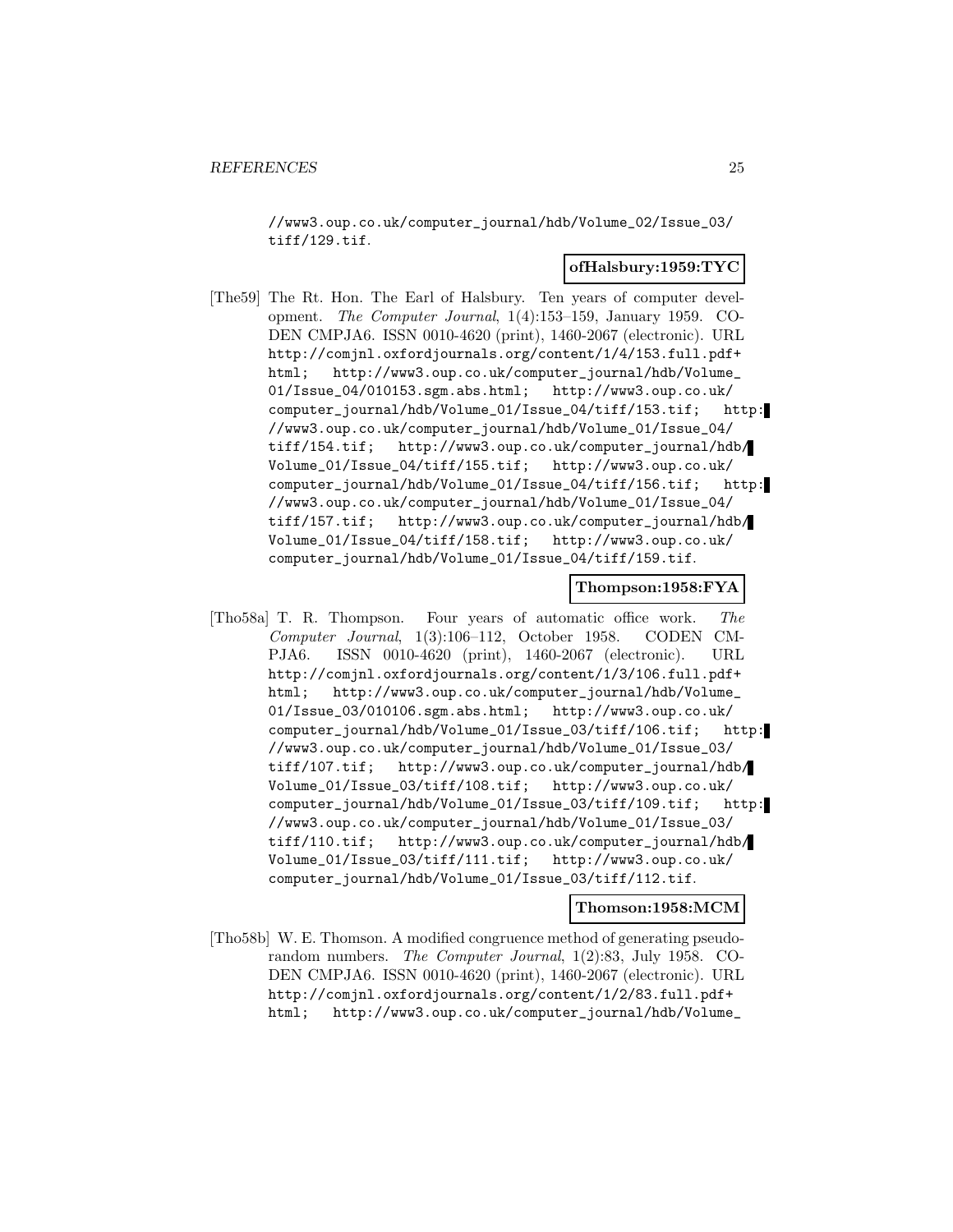01/Issue\_02/010083.sgm.abs.html; http://www3.oup.co.uk/ computer\_journal/hdb/Volume\_01/Issue\_02/tiff/83.tif.

## **Venn:1958:CPS**

[Ven58] J. L. Venn. Correspondence: the principles of sorting. The Computer Journal, 1(3):123, October 1958. CODEN CMPJA6. ISSN 0010-4620 (print), 1460-2067 (electronic). URL http://comjnl. oxfordjournals.org/content/1/3/123.full.pdf+html.

## **Vine:1959:ACA**

[Vin59] J. Vine. Application of a combination of analogue and digital computers to electron trajectory tracing. The Computer Journal, 2(3):134–144, October 1959. CODEN CMPJA6. ISSN 0010-4620 (print), 1460-2067 (electronic). URL http://comjnl. oxfordjournals.org/content/2/3/134.full.pdf+html; http: //www3.oup.co.uk/computer\_journal/hdb/Volume\_02/Issue\_03/ 020134.sgm.abs.html; http://www3.oup.co.uk/computer\_journal/ hdb/Volume\_02/Issue\_03/tiff/134.tif; http://www3.oup.co. uk/computer\_journal/hdb/Volume\_02/Issue\_03/tiff/135.tif; http://www3.oup.co.uk/computer\_journal/hdb/Volume\_02/Issue\_ 03/tiff/136.tif; http://www3.oup.co.uk/computer\_journal/ hdb/Volume\_02/Issue\_03/tiff/137.tif; http://www3.oup.co. uk/computer\_journal/hdb/Volume\_02/Issue\_03/tiff/138.tif; http://www3.oup.co.uk/computer\_journal/hdb/Volume\_02/Issue\_ 03/tiff/139.tif; http://www3.oup.co.uk/computer\_journal/ hdb/Volume\_02/Issue\_03/tiff/140.tif; http://www3.oup.co. uk/computer\_journal/hdb/Volume\_02/Issue\_03/tiff/141.tif; http://www3.oup.co.uk/computer\_journal/hdb/Volume\_02/Issue\_ 03/tiff/142.tif; http://www3.oup.co.uk/computer\_journal/ hdb/Volume\_02/Issue\_03/tiff/143.tif; http://www3.oup.co. uk/computer\_journal/hdb/Volume\_02/Issue\_03/tiff/144.tif.

## **Watt:1959:NET**

[Wat59] J. M. Watt. A note on the evaluation of trigonometric series. The Computer Journal, 1(4):162, January 1959. CODEN CM-PJA6. ISSN 0010-4620 (print), 1460-2067 (electronic). URL http://comjnl.oxfordjournals.org/content/1/4/162.full.pdf+ html; http://www3.oup.co.uk/computer\_journal/hdb/Volume\_ 01/Issue\_04/010162.sgm.abs.html; http://www3.oup.co.uk/ computer\_journal/hdb/Volume\_01/Issue\_04/tiff/162.tif.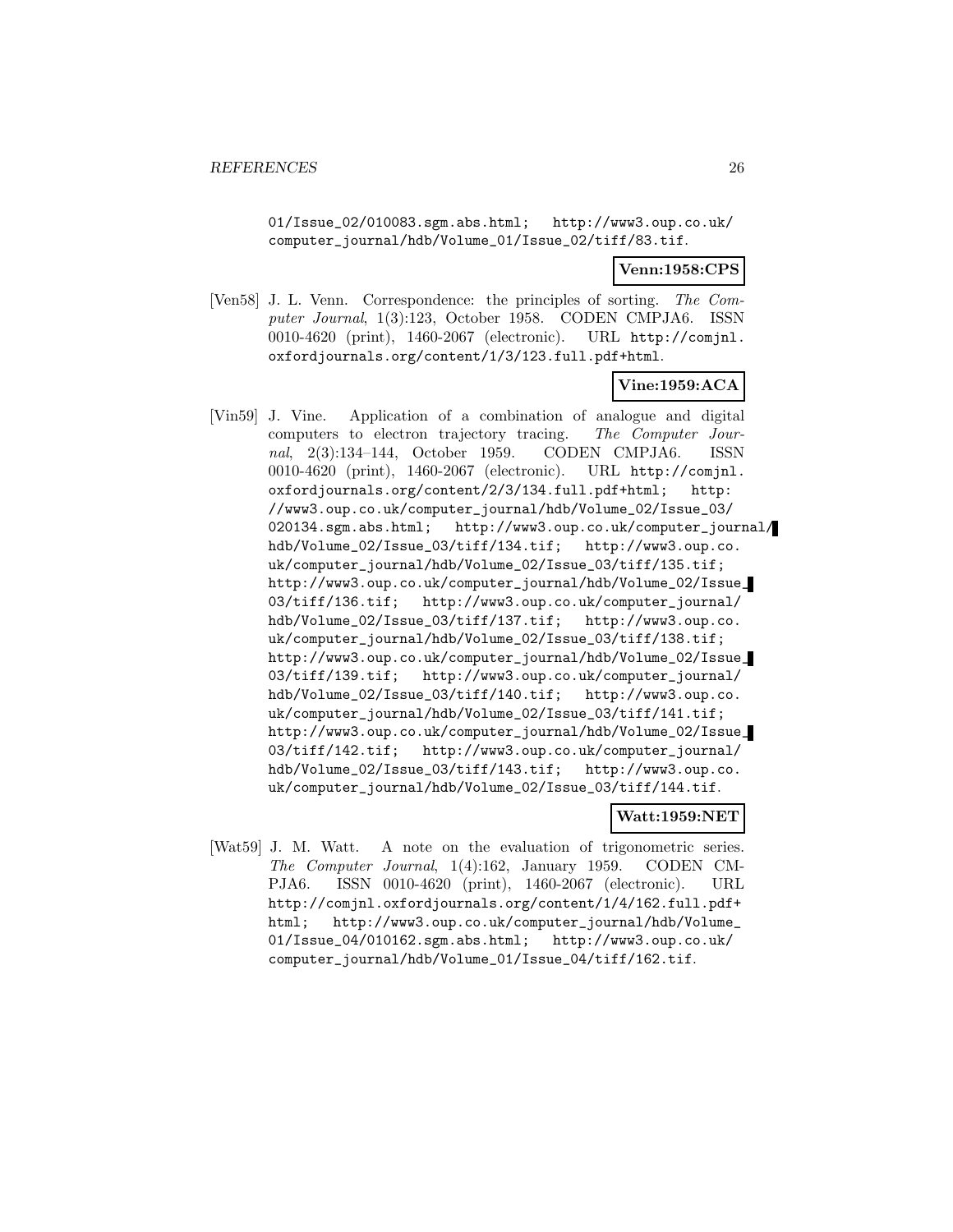#### **Wensley:1959:CNA**

[Wen59] J. H. Wensley. A class of non-analytical iterative processes. The Computer Journal, 1(4):163–167, January 1959. CODEN CM-PJA6. ISSN 0010-4620 (print), 1460-2067 (electronic). URL http://comjnl.oxfordjournals.org/content/1/4/163.full.pdf+ html; http://www3.oup.co.uk/computer\_journal/hdb/Volume\_ 01/Issue\_04/010163.sgm.abs.html; http://www3.oup.co.uk/ computer\_journal/hdb/Volume\_01/Issue\_04/tiff/163.tif; http: //www3.oup.co.uk/computer\_journal/hdb/Volume\_01/Issue\_04/ tiff/164.tif; http://www3.oup.co.uk/computer\_journal/hdb/ Volume\_01/Issue\_04/tiff/165.tif; http://www3.oup.co.uk/ computer\_journal/hdb/Volume\_01/Issue\_04/tiff/166.tif; http: //www3.oup.co.uk/computer\_journal/hdb/Volume\_01/Issue\_04/ tiff/167.tif.

#### **Wheeler:1959:NRK**

[Whe59] D. J. Wheeler. Note on the Runge–Kutta method of integrating ordinary differential equations. The Computer Journal, 2(1): 23, April 1959. CODEN CMPJA6. ISSN 0010-4620 (print), 1460-2067 (electronic). URL http://comjnl.oxfordjournals. org/content/2/1/23.full.pdf+html; http://www3.oup.co.uk/ computer\_journal/hdb/Volume\_02/Issue\_01/020023.sgm.abs.html; http://www3.oup.co.uk/computer\_journal/hdb/Volume\_02/Issue\_ 01/tiff/23.tif.

## **Wilkes:1958:SDC**

[Wil58a] M. V. Wilkes. The second decade of computer development. The Computer Journal, 1(3):98–105, October 1958. CODEN CM-PJA6. ISSN 0010-4620 (print), 1460-2067 (electronic). URL http://comjnl.oxfordjournals.org/content/1/3/98.full.pdf+ html; http://www3.oup.co.uk/computer\_journal/hdb/Volume\_ 01/Issue\_03/010098.sgm.abs.html; http://www3.oup.co.uk/ computer\_journal/hdb/Volume\_01/Issue\_03/tiff/100.tif; http: //www3.oup.co.uk/computer\_journal/hdb/Volume\_01/Issue\_03/ tiff/101.tif; http://www3.oup.co.uk/computer\_journal/hdb/ Volume\_01/Issue\_03/tiff/102.tif; http://www3.oup.co.uk/ computer\_journal/hdb/Volume\_01/Issue\_03/tiff/103.tif; http: //www3.oup.co.uk/computer\_journal/hdb/Volume\_01/Issue\_03/ tiff/104.tif; http://www3.oup.co.uk/computer\_journal/hdb/ Volume\_01/Issue\_03/tiff/105.tif; http://www3.oup.co.uk/ computer\_journal/hdb/Volume\_01/Issue\_03/tiff/98.tif; http: //www3.oup.co.uk/computer\_journal/hdb/Volume\_01/Issue\_03/ tiff/99.tif.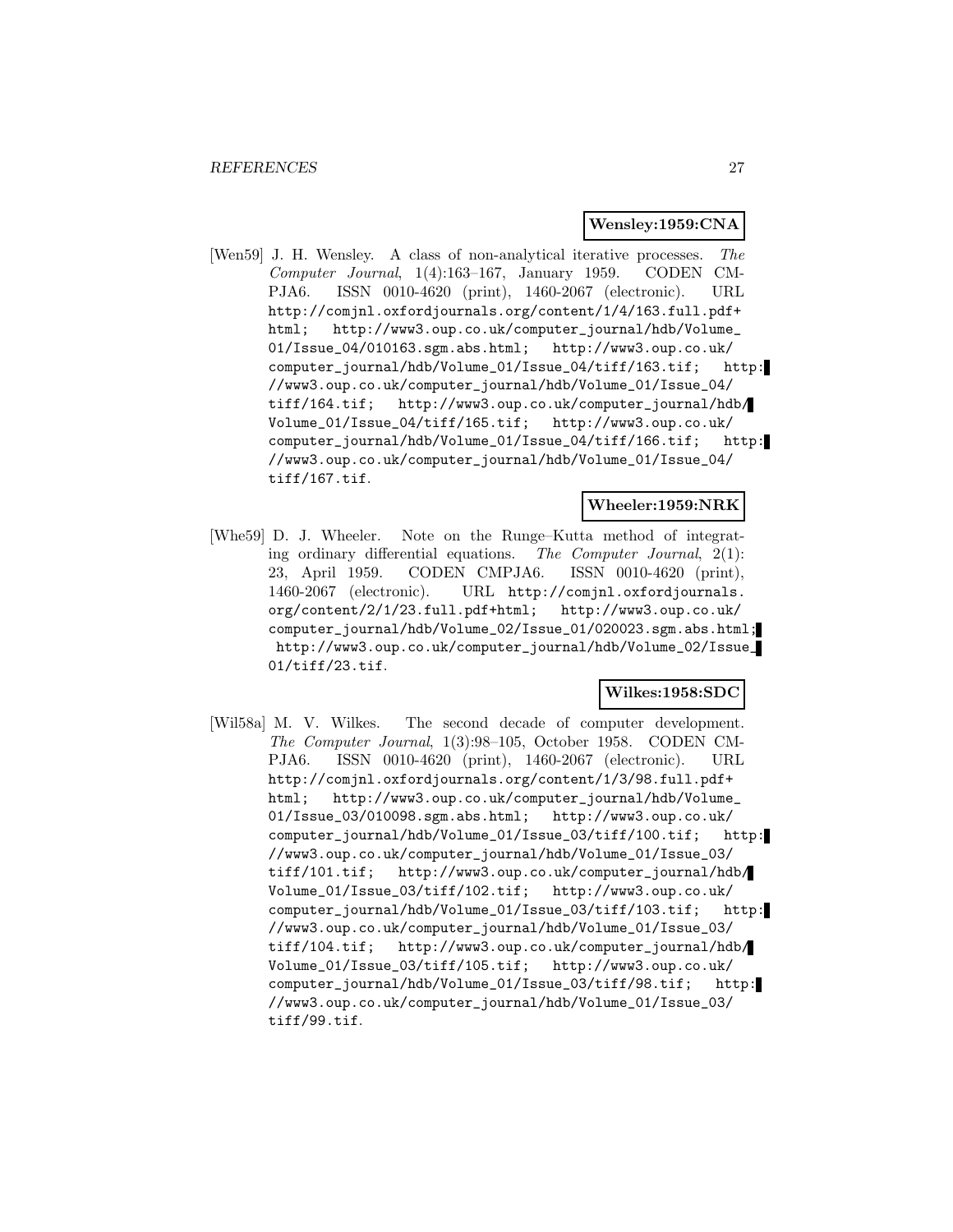#### **Wilkinson:1958:CEM**

[Wil58b] J. H. Wilkinson. The calculation of eigenvectors by the method of Lanczos. The Computer Journal, 1(3):148–152, October 1958. CO-DEN CMPJA6. ISSN 0010-4620 (print), 1460-2067 (electronic). URL http://comjnl.oxfordjournals.org/content/1/3/148.full.pdf+ html; http://www3.oup.co.uk/computer\_journal/hdb/Volume\_ 01/Issue\_03/010148.sgm.abs.html; http://www3.oup.co.uk/ computer\_journal/hdb/Volume\_01/Issue\_03/tiff/148.tif; http: //www3.oup.co.uk/computer\_journal/hdb/Volume\_01/Issue\_03/ tiff/149.tif; http://www3.oup.co.uk/computer\_journal/hdb/ Volume\_01/Issue\_03/tiff/150.tif; http://www3.oup.co.uk/ computer\_journal/hdb/Volume\_01/Issue\_03/tiff/151.tif; http: //www3.oup.co.uk/computer\_journal/hdb/Volume\_01/Issue\_03/ tiff/152.tif.

#### **Wilkinson:1958:CEC**

[Wil58c] J. H. Wilkinson. The calculation of the eigenvectors of codiagonal matrices. The Computer Journal, 1(2):90–96, July 1958. CO-DEN CMPJA6. ISSN 0010-4620 (print), 1460-2067 (electronic). URL http://comjnl.oxfordjournals.org/content/1/2/90.full.pdf+ html; http://www3.oup.co.uk/computer\_journal/hdb/Volume\_ 01/Issue\_02/010090.sgm.abs.html; http://www3.oup.co.uk/ computer\_journal/hdb/Volume\_01/Issue\_02/tiff/90.tif; http: //www3.oup.co.uk/computer\_journal/hdb/Volume\_01/Issue\_02/ tiff/91.tif; http://www3.oup.co.uk/computer\_journal/hdb/ Volume\_01/Issue\_02/tiff/92.tif; http://www3.oup.co.uk/computer\_ journal/hdb/Volume\_01/Issue\_02/tiff/93.tif; http://www3. oup.co.uk/computer\_journal/hdb/Volume\_01/Issue\_02/tiff/94. tif; http://www3.oup.co.uk/computer\_journal/hdb/Volume\_ 01/Issue\_02/tiff/95.tif; http://www3.oup.co.uk/computer\_ journal/hdb/Volume\_01/Issue\_02/tiff/96.tif.

## **Wilson:1959:SCL**

[Wil59] L. B. Wilson. Solution of certain large sets of equations on Pegasus using matrix methods. The Computer Journal, 2(3):130–133, October 1959. CODEN CMPJA6. ISSN 0010-4620 (print), 1460-2067 (electronic). URL http://comjnl.oxfordjournals.org/content/2/3/ 130.full.pdf+html; http://www3.oup.co.uk/computer\_journal/ hdb/Volume\_02/Issue\_03/020130.sgm.abs.html; http://www3. oup.co.uk/computer\_journal/hdb/Volume\_02/Issue\_03/tiff/130. tif; http://www3.oup.co.uk/computer\_journal/hdb/Volume\_ 02/Issue\_03/tiff/131.tif; http://www3.oup.co.uk/computer\_ journal/hdb/Volume\_02/Issue\_03/tiff/132.tif; http://www3.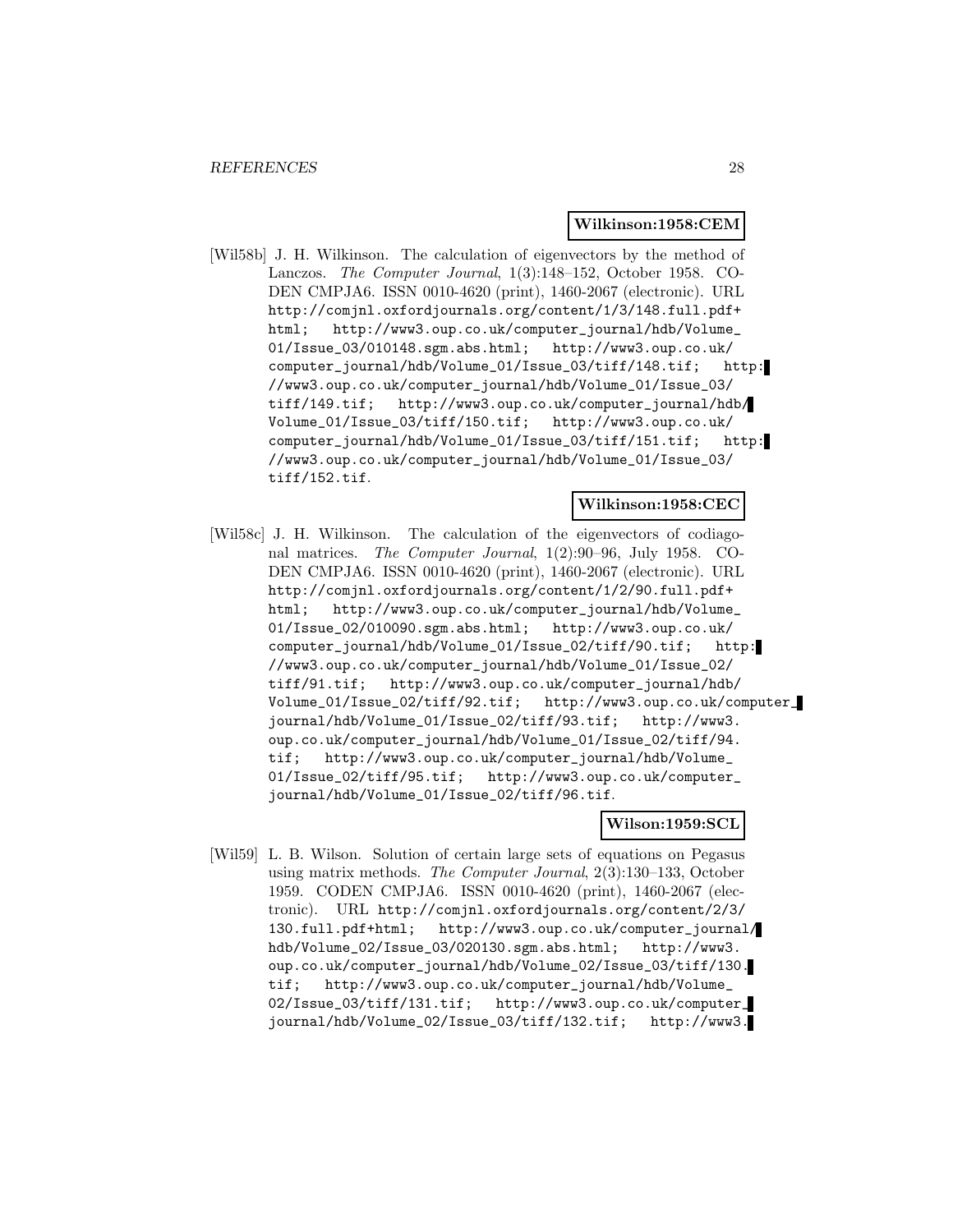oup.co.uk/computer\_journal/hdb/Volume\_02/Issue\_03/tiff/133. tif.

## **Windley:1959:ISA**

[Win59a] P. F. Windley. The influence of storage access time on merging processes in a computer. The Computer Journal, 2(2):49– 53, July 1959. CODEN CMPJA6. ISSN 0010-4620 (print), 1460-2067 (electronic). URL http://comjnl.oxfordjournals. org/content/2/2/49.full.pdf+html; http://www3.oup.co.uk/ computer\_journal/hdb/Volume\_02/Issue\_02/020049.sgm.abs.html; http://www3.oup.co.uk/computer\_journal/hdb/Volume\_02/Issue\_ 02/tiff/49.tif; http://www3.oup.co.uk/computer\_journal/ hdb/Volume\_02/Issue\_02/tiff/50.tif; http://www3.oup.co. uk/computer\_journal/hdb/Volume\_02/Issue\_02/tiff/51.tif; http://www3.oup.co.uk/computer\_journal/hdb/Volume\_02/Issue\_ 02/tiff/52.tif; http://www3.oup.co.uk/computer\_journal/ hdb/Volume\_02/Issue\_02/tiff/53.tif.

## **Windley:1959:TMD**

[Win59b] P. F. Windley. Transposing matrices in a digital computer. The Computer Journal, 2(1):47–48, April 1959. CODEN CM-PJA6. ISSN 0010-4620 (print), 1460-2067 (electronic). URL http://comjnl.oxfordjournals.org/content/2/1/47.full.pdf+ html; http://www3.oup.co.uk/computer\_journal/hdb/Volume\_ 02/Issue\_01/020047.sgm.abs.html; http://www3.oup.co.uk/ computer\_journal/hdb/Volume\_02/Issue\_01/tiff/47.tif; http: //www3.oup.co.uk/computer\_journal/hdb/Volume\_02/Issue\_01/ tiff/48.tif.

## **Woolner:1959:TPH**

[Woo59] A. D. Woolner. Test programs for HEC. The Computer Journal, 2 (1):44–47, April 1959. CODEN CMPJA6. ISSN 0010-4620 (print), 1460-2067 (electronic). URL http://comjnl.oxfordjournals. org/content/2/1/44.full.pdf+html; http://www3.oup.co.uk/ computer\_journal/hdb/Volume\_02/Issue\_01/020044.sgm.abs.html; http://www3.oup.co.uk/computer\_journal/hdb/Volume\_02/Issue\_ 01/tiff/44.tif; http://www3.oup.co.uk/computer\_journal/ hdb/Volume\_02/Issue\_01/tiff/45.tif; http://www3.oup.co. uk/computer\_journal/hdb/Volume\_02/Issue\_01/tiff/46.tif; http://www3.oup.co.uk/computer\_journal/hdb/Volume\_02/Issue\_ 01/tiff/47.tif.